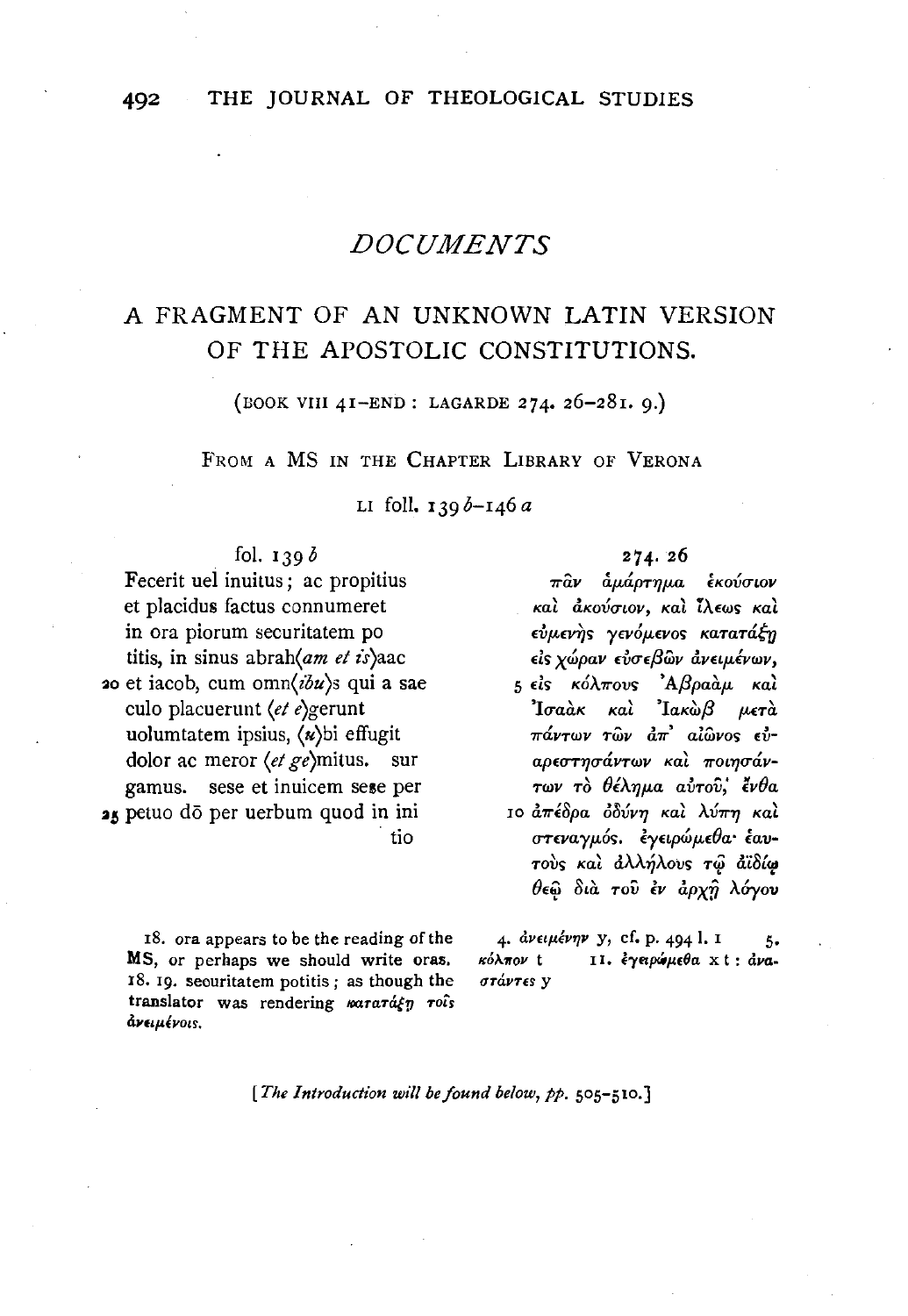### fol.  $140a$

conmendemus. et episcopus dicat: qui natura inmortalis ac sine ter mine, a quo omne inmortale ad que mortalem factum est, qui ra

- 5 tionabile animal hominem mudi ciuem mortalem ex confecti onem promisisti, qui enoc et he liam mortis experimentum no concessisti accipere, DS ABRAHA
- IO ET DS ISAAC ET DS IACOB, NON UI MOR TUORUM SED UI UIUENTIUM DS es, quod omnium animae aput te ui uunt et IUSTORUM SPS IN MANU tua sunt quos non TANGANT UER
- 15 BERA, OMNES enim SCITIFICATI SUB TUIS MANIBUS sunt; ipse et nunc inspice in seruum tuum illum quem elegisti et suscepisti in ali si quid inuitus uel uoluntate pec
- 20 cauit, et ad angelos placidos ad siste ipsz, ac dignum ipsum facito sinu patriar(charu)m et propheta rum et apostolorum et omniuqui a saeculo *ti*bi placuerunt, ubi 25 non est meror adque dolor et ge mitus

9. Matt. xxii 32, Luc. xx 37, 38 13. Sap. iii 1 15. Deut. xxxiii 3

6. A line has fallen out by homoeoteleuton : supply -one fecisti et resurrecti-. 10. non: quorum appears to have fallen out before non. 15. scitificati: perhaps from an exemplar setificati. 18. Again a line of the exemplar omitted : supply -am sortem et condona illi. 20. ad 1<sup>0</sup>: should be omitted: possibly cancelled in the MS. 21. dignum ... facito : the translator read καταξίωσον for κατάταξον.

 $275.2$ 

παραθώμεθα. και ο επίσκοπος λεγέτω Ό τη φύσει άθάνατος καὶ ἀτελεύτητος, παρ' οὗ πᾶν άθάνατον και θνητον γέγονεν, δ τὸ λογικὸν τοῦτο ζῷον τὸν άνθρωπον τον κοσμοπολίτην θνητον έκ κατασκευής ποιήσας και ανάστασιν επαγγειλάμενος, ό τον Ένωχ και τον Ήλίαν θανάτου πείραν μή έάσας λαβεΐν, δ θεδς Αβραάμ καί Ίσαακ και Ίακώβ, ών ούχ ώς νεκρών, άλλ' ώς ζώντων θεὸς εἶ (ὅτι πάντων αἱ ψυχαὶ παρά σοι ζώσιν και τών δικαίων τα πνεύματα έν χειρί σου είσίν, ὧν ού μη άψηται βάσανος πάντες γαρ οί ήγιασμένοι ύπο τας χείράς σου είσίν)· αύτος και νῦν έπιδε έπι τον δούλόν σου τόνδε, ὃν ἐξελέξω καὶ προσελάβου είς έτέραν ληξιν, και συγχώρησον αύτω, εί τι άκων ἢ ἑκὼν ἐξήμαρτεν, καὶ ἀγγέλους εύμενείς παράστησον αύτώ και κατάταξον αυτόν έν τῶ κόλπῳ τῶν πατριαρχῶν καί των προφητών και των άποστόλων και πάντων τῶν άπ' αίώνος εύαρεστησάντων σοι, όπου ούκ ένι λύπη και όδύνη και στεναγμός,

 $5.70070:$   $om.$  yt 7. έν κατα-8. ανάστασιν: + αυτώ γ σκευῆ t II. δ θεός 'Α. δ θεός 'Ι. και δ θεός 'Ι. t  $18.$  of: om.  $t$ 21.  $\epsilon \pi \iota \delta \epsilon$ : om. x 24. tr. έκὼν ή άκων t 31. tr. σοι εύαρεστησάντων t 32. Kai: om. t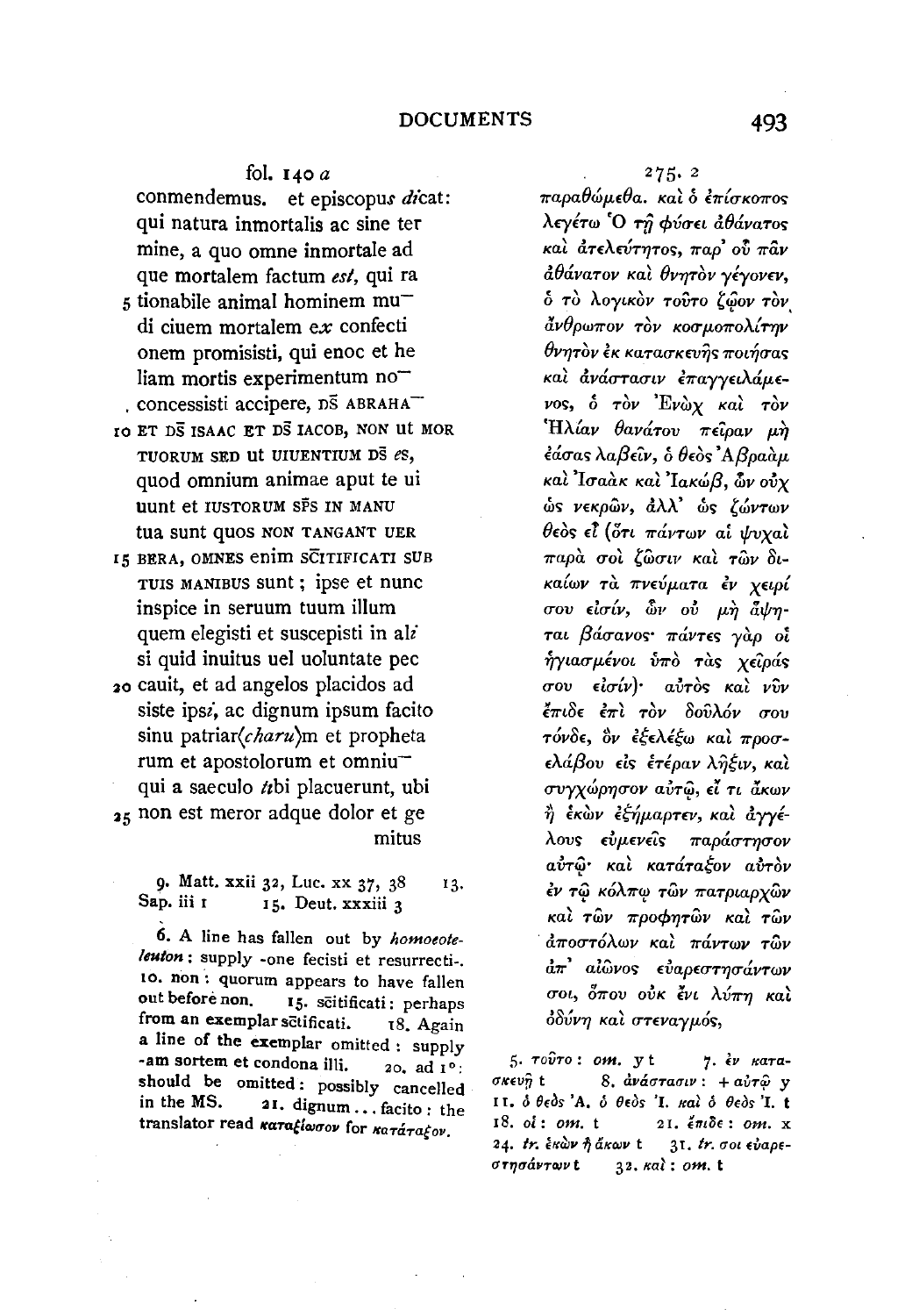## 494 THE JOURNAL OF THEOLOGICAL STUDIES

#### fol.  $140 b$

sed *locus* piorum securus *et terra rectorum* tibi dedicata et *illoru*qui in ipsa *uident* gloriam di et sps, per *quem* tibi gloria honor

*s* et *ueneratio* gratiarum actio et *adoratio in* spu ad saecula *amen.* 

et diaconus dicat: inclinate et *benediczmini.* et episcopus *gra* 

- Io tias agat *pro* ipsis dicens talia : SER ua *dne* POPULUM TUUM AC *bENe*  DICITO HEREDITATEM TUAM QUAM *adquisisti* SCO SANGUINE xpi *fui*  ET PASCE IPSOS sub tuam dextera $-$
- Is ac tege ipsos sub tuas PINNAS *et* da *zpsis* CERTAMEN conplere BO NUm *et curSUM* PERFICERE *et jide-CONSCRUarE zhmutabiliter sinE CULjalione* SINE INCUSATIONE
- 20 *per* diim nostrum ihm *xpm* dilec turn filium tuum, per *quem* tibi gloria honor ac  $(uen)$ eratio in sco  $s\bar{p}u$  ad saecula amen.

# 25 de diebus eorum qui dormierunt qas facere conuenit

10, I4. Ps. xxvii (xxviii) 9 11. Act.  $xx$  28 I<sub>5</sub>. Ps.  $xc$  (xci) 4, lx (lxi) 5 I6. 2 Tim. iv 7 18. I Thess. v 23, I Cor. i 8 3· dl et sps : I suspect that the true reading was di et xpi. 6. I have assumed that the Latin version (and the Greek from which it was translated) gave ' in the Spirit', not 'and to the Spirit', compare 1. 22. 9. benedicimini: perhaps the traces which seemed to indicate omnis were really the final letters of  $(bendic)$ imini, since omnes is absent from<br>the Greek.  $10$ , serua : the indications to. serua : the indications appear to point to serua rather than to salua. 11, 12. The text ought obviously to run beneldicito, but the traces appeared to point to gente<sup>-</sup>.  $13.$  I should prefer emisti pretioso, as nearer the Greek : but sco seems clear.

#### 275· 18

 $\hat{a}\lambda\lambda\hat{a}$  χῶρος εὐσεβῶν ἀνειμένος και γη ευθέων σοι ανακειμένη \ ... ~ **3 ... c** , ' *Kat TWV EV* U.UT'!7 *opWVTWV T'YJV*  86~av TOV *XPtO"Tov* uou, *p.E(}'*  ov σοι δόξα τιμή και σέβας.  $\epsilon$ ύχαριστία και προσκύνησις,  $\kappa$ αὶ τῷ ἄγίῳ πνεύματι εἰs τοὺs alŵvas aµm.

Ka~ & *8u1.Kovo<;* AE('ETW *K.\{vaTE*  **Kat** εύλογείσθε. **Kat** ο επί, σκοπος εύχαριστείτω ύπερ a~Twv *.\lywv Ta8E lwuov, KuptE, TOv .\a6v* uou *Kal*   $\epsilon \dot{v} \lambda \dot{\alpha} \gamma \eta \sigma \omega$   $\tau \dot{\eta} \nu$  *κληρονομίαν* O'OU '"' ' ""' , 1 *'YJV 7r£ptE7rOt'YJO'W T<(! np.t<(!* ., ... ... ' *atp.an* Tou *XPtO'TOU* uou *Kat 7rOlJ-WVOV* alrroV~ *inr0 ri}v*  8£~tcf.v O'OU7 K<:tl *O'K£7raO'OV* aύτους υπο τας πτέρυγας σου, *Kal* δός αύτοις τον άγωνα *TEAluat TOV Ka.\6v, TOV 8p6p.ov*  aνύσαι, την πίστιν τηρήσαι  $d$ *τρέπτως αμέμπτως ανεγκλή-*TW~' *8td.* Tov *Kup{ou* ~p.wv 'l'YJO'OV *XPtO'TOV* TOV *&.ya7f"YJTOV* 

O'OU *7rat86s, p.E()'* o~ 0'0~ 86~a **τιμή καὶ σέβας καὶ τῷ ἀγίω**  $πν εύμ$ *ατι* $είς τους αίωνας·$  $d\mu\eta\nu.$ 

2. σοι ανακειμένη: συνανημένη t 4· JlEO' ov x y: Bt' ov t 6. Ka1: *om.* <sup>t</sup> 7. Kal  $xy : \ell v$ t 9. K $\lambda i \nu a \tau \epsilon : + \ell a \nu \tau o \nu s$ y 12. TaBE: TOtaBE t 16, Ka1: *om.*  21. τελέσαι x y: αγωνίσασθαι t 22. ανύσαι xy: τελέσαι t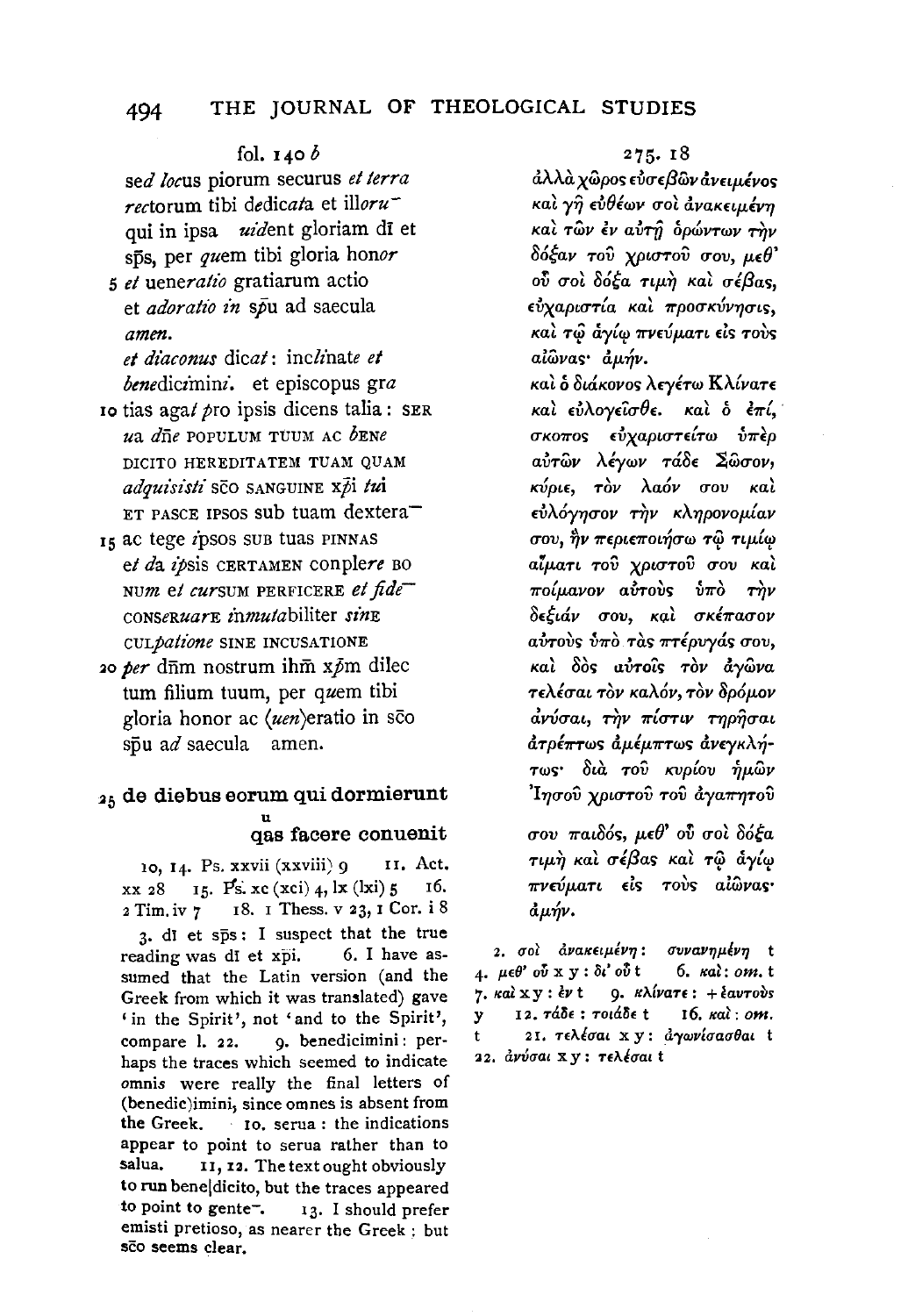fol.  $14Ia$ facere autem tertia eorum qui dor mierunt in psalmis et oratione propter eum qui post tres dies sur rexit, et nona in admonitione 5 uiuentium et eorum qui dormie runt, et tricensima secundum ue terem disciplinam moyse populus annua pro memoria illius, ac detur 10 ex ipsius fortunis pauperibus  $i^$ admonitionem istius. sed haec de piis loquimur, de impiis enim si ea quae mundi sunt pauperibus nihil prode esse

- cui enim superstiti  $\mathbf{R}$ *inimi*cum, certum quod et illi si mi grauerit, non enim EST iniquitas aput eum. IUSTUS enim dns et iusti TIAS CURAMII
- 20 in memorias *autem eorum* uocati cum disciplina aepulamini ac di ti more ut qui possitis exorare pro illis qui migrauerunt. presbyteri enim ac diacones xpi constituti 25 sobrii esse debetis semper et in se

se

7. Deut. xxxiv 8 17. Ps. xci (xcii)  $16$  18. Ps. x (xi) 7

6. I had ventured, following some slight indications of the MS, to restore tricesima to the text in accordance with the reference to Deuteronomy, against the Greek Teorapakoord; and now Dr Spagnolo confirms my conjecture from a second inspection of the MS. 7. I am not satisfied with disciplinam for  $\tau\acute{\nu}\pi o\nu$ : perhaps imaginem.

 $276.3$ 

έπιτελείσθω δε τρίτα των κεκοιμημένων έν ψαλμοΐς και προσευγαΐς διά τον διά τριών ήμερων έγερθέντα, και ένατα είς υπόμνησιν των περιόντων καί τών κεκοιμημένων, καί τεσσαρακοστά κατά τον παλαιὸν τύπον (Μωσην γὰρ ούτως ο λαός επένθησεν), καὶ ἐνιαύσια ὑπὲρ μνείας αύτου και διδόσθω έκ των ύπαρχόντων αύτου πένησιν είς ανάμνησιν αύτου. ταυτα δε περί εύσεβων λέγομεν· περί γαρ άσεβων έαν τα του κόσμου δῶς πένησιν, οὐδὲν όνήσεις αύτόν. Φ γάρ περιόντι έχθρον ήν το θείον, δήλον ότι και μεταστάντι· ού γάρ έστιν άδικία παρ' αυτώ. δίκαιος γάρ ο κύριος και δικαιοσύνας ήγάπησεν καί Ιδού άνθρωπος καὶ τὸ ἔργον αὐτοῦ. ἐν δὲ ταΐς μνείαις αυτών καλούμενοι μετά ευταξίας έστιασθε και φόβου θεού, ώς δυνάμενοι και πρεσβεύειν ύπερ των μεταστάντων. πρεσβύτεροι γάρ καί διάκονοι χριστού υπάρχοντες, νήφειν όφείλετε πάντοτε και προς έαυτους

 $I. δ*ε*: *om*. w$ 2. ψαλμοΐς  $w$ : + και αναγνώσμασιν (αναγνώσεσι yt) xyt Lagarde 3. Tòv dià: om. per homoeoteleuton x 10. μνείας:  $8. \mu$ ωϋσ $η$ ν w  $11-13$ ,  $a\hat{v}\tau\hat{\omega}\nu$ , ..  $a\hat{v}\tau o\hat{\imath}s$  $\mu\nu\eta\mu\eta s$  v ... αὐτῶν w 11. διδόσθω δέ w 28.  $\gamma$ àp: om. t 24. μνήμαις W 30. οφείλεται χ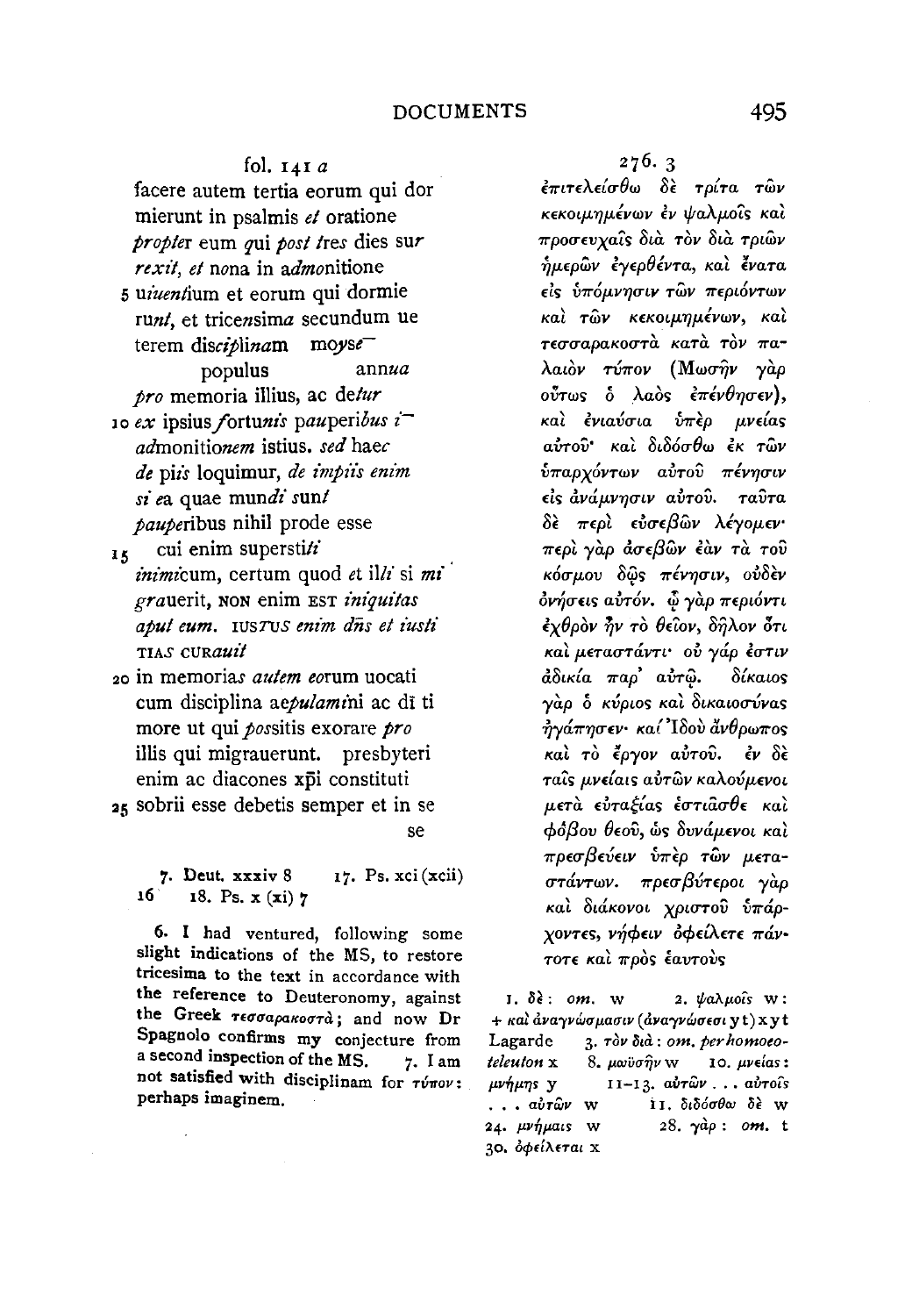fol. 141 *b*  et in alios ut possitis inmoderatos docere. dicit autem scribtura PO te TENS FERUORE CONCITANTUR : UINUM NE POTENT, UT NE POST QUAM UIBERINT 5 OBLIUISCANTUR SAPIENTIAM ET Rec *TE* IUDICARE NON POSSINT. igitur et presbyteri ac diaconi post deum omnipotentem ac dilectum filiuipsius potentes sunt aeclesiae. Io hoc enim dicimus non ut minime

- uibant (aliter enim iniuriam est facere di facturae quae in *laetitia* est) sed ne uino  $u$ erint. non enim scribtura dixit minime po
- 15 tare uinum sed quid ait? UINUM NON UIBERE IN EBRIAETATEM, e(t *ite*  rum SENTES PULLULANT IN MA(nu EBRI. hoc autem *non de* cleric(*is*) di cimus tantum sed de omni etiam
- 20 plebeio xpiano super quo inuoca tum est nomen dūi nostri ihū xpi; et ipsis enim dictum est cui UE ? cui Tu MUL TUS ? CUI TEDIUM SOLLICITUDO ? CUIUS LIUIDI OCULI ? CUI CONTRITIONES 25 SUPERUACUE? NONNE EORUM QUI

2. Prov. xxxi 4, 5 (xxv 72, 73)  $12.$ Ecclus. xxxiv  $27$  (xxxi 35) 15. Agg. i 6 17. Prov. xxvi *9* 22. Prov. xxiii 29, 30

 $4, 11, 16.$  uibere for bibere.  $7.$  deum : it is most unusual, almost unique, to find this word written in full in a MS, however early, though in inscriptions it is much less uncommon. 12. factura cod. 22. ue : *i.e.* uae.

#### 276. 18

*Kat προς έτέρους, ίνα δύνησθε*  $\tau$ ovs ατακτούντας νουθετείν.

A.lyet *8£* ~ ypacp~ OL *8vv&mat*  Ovj.tW8£t.~ *£lu{v· olvov* p~ ~ ff \ <sup>I</sup>*7rLV£TW<7aV, !Va p:YJ 'IT"WVT£<; ξπιλάθωνται τῆς σοφίας καὶ*  $\delta \rho \theta$ à κρίνειν ού μ*ή* δύνωνται. oύκοῦν καὶ oί πρεσβύτεροι καὶ oi *8taKOVOL p.eTii Oeov TOV 7ravToKpaTopa Kat Tov* ~ya- $\pi$ ημένον αύτου υίον δυνάσται *iπάρχουσι της εκκλησίας.*  $\tau$ ούτο δέ φαμεν ούχ ίνα μή *1rtvwuw* ( *a>..Awc; yap ovK*  ~unv *ilf3p£uat To i11ro 8eov "f£VOJLWOV £le; £VcppouVVYJV)*  &AA.' *i'va* p.~ *1rapowwutv. ov*   $\gamma$ *αρ* είπεν ή γραφή μη πίνειν oίνον, άλλα τί φησιν; Μή *1rwe oivov* de; *p.lOYJv· Kat 1raA.w "AKav8at cf>vovTaL lv*   $x \epsilon \omega \omega \mu \epsilon \theta \nu \sigma \omega$ . *τούτο δε ού 7r£pt Ti:w lv* KA~P'I! *p.ovov cpap.£v, aA.A,(i Kat 7r£pt 7raVTO<; A.a"iKov XPWTtavov, lcf>'* oD *<u>επικέκληται</u> το όνομα του Kvp£ov* ~p.wv *'lYJuov XPL<YTov· Kat avTo'ic; yiip e'lpYJTaL Tlvt ovaL; TLVL 06pv{3oc;; Tlvt &YJUat Kat Muxat; T{voc; 7r£Awt* oi *ocf>OaA.p.o{; T{vL <7VVTp{p.p.aTa* 8taKW~<; ; *OV* 

3. δε: γάρ x 4. *οἶνον* : + δε t  $7. \mu \dot{\eta}$ : om. w 14.  $\pi \omega \sigma \nu$  w  $d\lambda \lambda'$  $\dot{\omega}$ s y οὐκ w y : κaì t : *om*. x 20. ~riv<w w 2 7. Kvpiov: + *Tov Oeov* w 3Ι. πελιοί x : πελιδνοί w y t  $\tau(w :$ T[vo~ **w**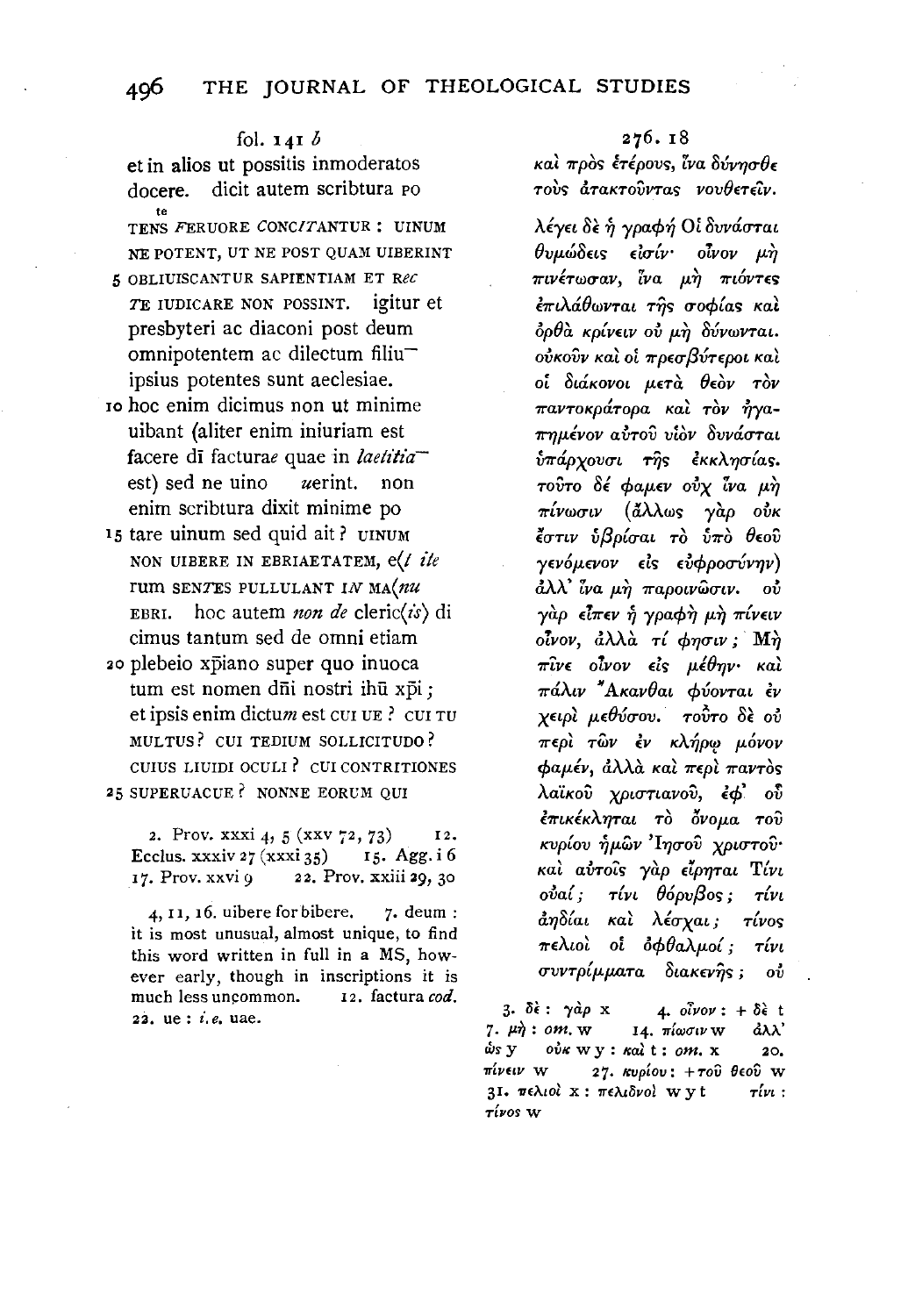fol. 142 a TARDANT IN UINO ET EXPLORANTIUM

#### URI CONUIUA FIUNT

- de illis qui persecuntur et fugiunt propter fidem quod auxilium adipiscantur
- s Persecutos propter fidem et urbe<sup>-</sup> ex urbem fugientes quod memo ria ha) bent dñi uerba suscipi; scien te's enim quod SFS PARATUS CARO aute) M DEBILITATE LABORAT, fugiunt
- 10 ac rapinam substantiae propo  $nun$ t ut innegatum in sese nome xpi conseruent. ministrate igitur ipsis quae ad usum, mandatum do minicum implentes. quod unusquis

15 que in qua destinatus est sorte de

bet contemptus ordinem custodi re sed minime sapere sibi quae non sunt conmissa. hoc autemones conmuniter edicimus unum

20 quemque contemptum esse or dine sibi dato et non transire li mites, non enim sunt nostri sed dī sunt. QUI AUDIT ENIM UOS dis ait ME AUDIT ET OUI ME AUDIT AUDIT 25 EUM QUI ME MISIT ET QUI UOS CON **TEMNIT** 

5. Cf. Matt. x 23 8. Matt. xxvi 41  $=$  Marc. xiv 38 23. Luc. x 16, Matt.  $x_{40}$ 

2. conuiua cod\*, conuiuia cod<sup>2</sup>.  $7 - 9$ 11. Some letters are lost at the beginning of each of these lines; cf. fol. b. 7. suscipi: translating προσλαμβάνεσθαι not προσλαμβάνεσθε. 13, 14. do|minicum, or in l. 14 dūicum. 16, 20. Read of course contentus, contentum.

 $277.7$ τῶν ἐγχρονιζόντων ἐν οἶνω καὶ τῶν κατασκοπουμένων ποῦ πότοι γίνονται ;

τούς διωκομένους δια πίστιν και πόλιν εκ πόλεως φεύγοντας διά τὸ μεμνῆσθαι τῶν λόγων τοῦ κυρίου προσλαμβάνεσθε επιστάμενοι γάρ δτι το μεν πνεύμα πρόθυμον, ή δε σαρέ ασθενής, αποδιδράσκουσιν και την άρπαγήν των ύπαρχόντων προΐενται, ἶνα ανεξάρνητον έφ' έαυτοίς το δνομα του χριστού διατηρήέπικουρείτε ούν σωσιν. αύτοις τα πρός χρείαν, έντολήν κυριακήν πληρούντες. έκείνο δε κοινή πάντες παραγγέλλομεν, έκαστον εμμένειν τη τάξει τη δοθείση αυτώ καλ μή ύπερβαίνειν τούς δρους· ού γάρ είσιν ήμέτεροι, άλλὰ τοῦ θεοῦ. - ὁ ὑμῶν γάρ, φησίν ο κύριος, ακούων έμου άκούει, καὶ ὁ ἐμοῦ ἀκούων άκούει του αποστείλαντός με, καὶ ὁ ὑμᾶς ἀθετῶν

1. χρονιζόντων W  $2.7\hat{\omega}\nu$ : om.  $6.7$ w κατασκοπευόντων W 7. προσλαμβάνεσθαι λόγον χγ w II. άπαρχὴν y 12. προσίενται 13.  $\epsilon \phi'$  w x y :  $\epsilon \nu$  t 16. та w πρός τάς χρείας xy 18. έκείνο: τούτο w πάντες: πασι W TQ. 23. ακούων γάρ  $\epsilon$ καστον: + μεν x ύμὣ**ν** W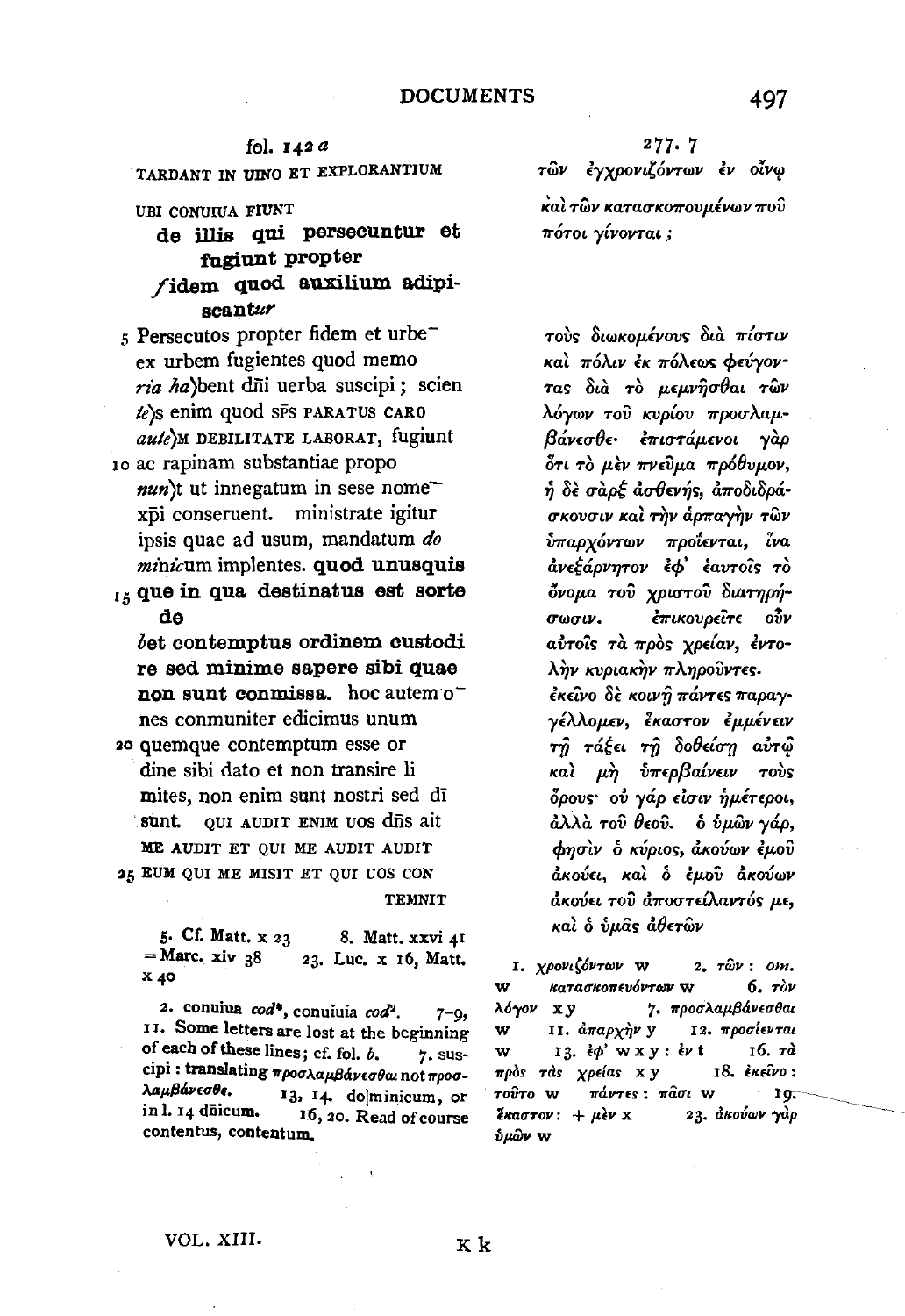## fol.  $142b$

ME CONTEMNIT OUI AUTEM ME CO TEMNIT CONTEMNIT EUM OUI ME MI SIT. si enim inanima/a facta or dinem reddit, qualis est nox dies 5 sol luna sidera aelementa ui ces in uices menses septima nae dies orae, ac seruiu(nt usui qui inpositus est secundum quod dictum est DEFINITION(em 10 *bosuisti* QUAM NON TRANSEANT

- et iterum POSUI AUTEM IPSI LIMITES ET CIRCUMDEDI CLAUSTRA ET POR TAM, DIXI AUTEM IPSI USQUE HUC UENIES AC NON TRANSIES; quanto
- 15 magis uos debetis nihil audere transmouere de illis quae uo bis dī uoluntate a nobis sunt constituta? sed quoniam con temptibile multi et hoc duxerunt 20 esse, confundere uero ordines
- et ordinationem quae est in uno quoque eorum transmouere audent, adripientes sibi digni tates non datas et permitten 25 tes sibi tyrannico more quoru

9. Ps. ciii (civ) 9 11. Job xxxviii 10, 11

3. inanimata: perhaps inanimalia cod. 4. reddit: singular, because of the Greek verb αποσώζει, after the neuter plural.

## 277.20

έμε άθετει, ο δε εμε άθετων άθετεί τον αποστείλαντά με. εί γάρ τα άψυχα γενόμενα την ευταξίαν αποσώζει, οΐον νύξ, ήμέρα, ήλιος, σελήνη,  $\tilde{a}\sigma\tau\rho a$ στοιχεΐα, τροπαί, μήνες, εβδομάδες, ημέραι, δραι, και δουλεύει τη διατυπωθείση χρεία κατά τό είρημένον <sup>"</sup>Οριον έθου, ὃ ού παρελεύσεται και πάλιν περι της θαλάσσης Έθέμην αύτη δρια περιθείς κλεΐθρα καὶ πύλας, εἶπα δὲ αὐτῆ Μέχρι τούτου έλεύση και ούχ ύπερβήση, πόσω μάλλον ύμεις ούδεν όφείλετε παρακινεΐν τῶν  $\hat{v}$ μίν κατά γνώμην θεού παρ' δρισθέντων; άλλ' ήμῶν <del>έπ</del>ειδή πάρεργον οἱ πολλοὶ καί τούτο ήγήσαντο είναι, συγχέειν δε τας τάξεις και τήν έφ' έκάστου χειροτονίαν παρακινείν τολμώσιν, υφαρπάζοντες έαυτοῖς ἀξιώματα τὰ μὴ δεδομένα και επιτρέποντες έαυτοΐς τυραννικώς

1. έμε  $I^0$ ... άθετων: om. per homoeoteleuton y όδέχt: καὶ ό W 3. ci γάρ: deficit abhinc w γάρχt: τοίνυν y ΙΙ. παρελεύσεται xy: παρελεύσονται t 13. κλείθρα: praem και t 17. δφείπαρακινείν x: praem τολμάν λεται γ 26. διδόμενα t yt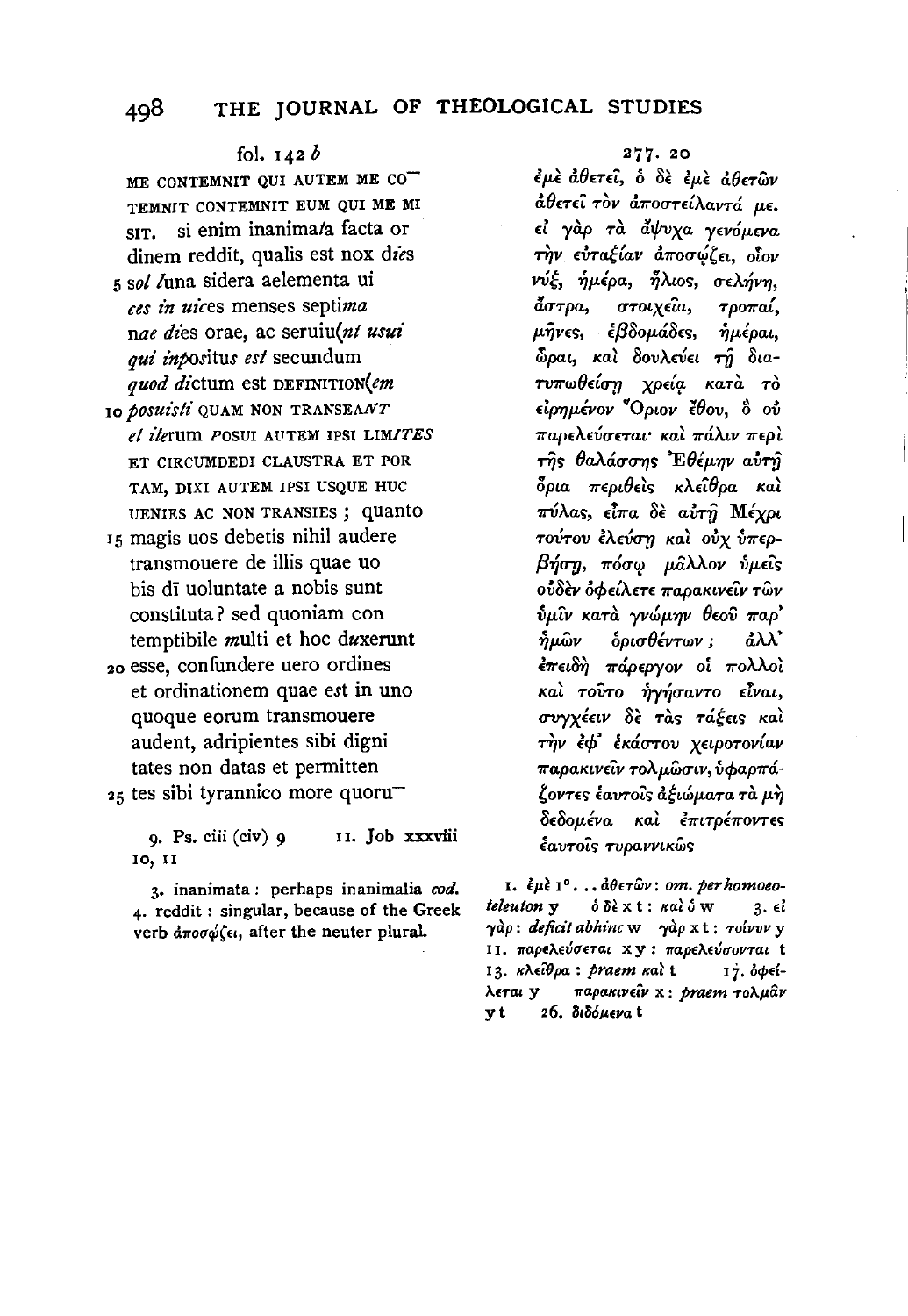## fol.  $143a$

non habent potestatem dare, et propterea din in iram conmouent. quemadmodum coreitae ac rex ozias dignitatem inuase

- 5 runt pontificatum preter di uo luntatem, ac facti sunt illi qui dem
	- facie leprosus et stimulant quideeum qui disposuit xpm et con
- 10 tristant et spm scm infirman tes ipsius testimonium repente inminens periculum talia facientibus prouidentes et illam quae in sacrificia et grati
- 15 arum actiones desidiam ex eo quod ab illis qui minime deueant offerantur impie, lusum existi mantes pontificalem dignitate<sup>-</sup> quae imitationem continet mag
- zo ni pontificis  $i\hbar\bar{u}$  xpi regis nostri, necessitatem habuimus docere. iam enim QUIDAM DE RECTO ITINE RE DISCESSERUNT SECUTI DIODIA<sup>-</sup> uanitatem. dicimus autem quod 25 moyses di cultor cui ds CORAM

8. 2 Paral. 7, 9. Num. xvi 35, 30 xxvi 10 22. I Tim. v 15 25. Exod. xxxiii 11

4. ozias dignitatem : the word praeter or contra appears to have fallen out here, corresponding with the Greek  $\pi a \rho' d\ell i a \nu$ . 5. preter di uoluntatem: Greek avev θεού, but perhaps άνευ θελήματος θεού stood in the translator's text.

 $\sim$   $\sim$ 

α μη έχουσιν εξουσίαν διδόναι, και διά τουτο παροργίζουσι μεν θεόν, ὧσπερ οι Κορείται και ο βασιλεύς Όζίας παρ' άξίαν ἐπιθέμενοι ἄνευ θεοῦ τή άρχιερωσύνη και γενόμενοι οί μεν πυρίφλεκτοι, δ δε κατά του μετώπου λεπρός, παροξύνουσι δε και τον χριστον τον διαταξάμενον, λυπούσι δε και το πνεύμα το άγιον άκυρούντες αυτόυ την μαρτυρίαν, εικότως τον επηρτημένον κίνδυνον τοΐς τα τοιαυτα πράττουσι προϊδόμενοι και την είς τάς θυσίας και εύχαριστίας άμέλειαν έκ του υφ' ὧν μη χρή προσαγομένας άσεβώς, παιδιάν ήγουμένων την άρχιερατικήν τιμήν, ήτις μίμησιν περιέχει του μεγάλου άρχιε- $\rho \epsilon \omega s$  ' $1 \eta \sigma o \hat{v}$ χριστού του βασιλέως ήμων, ανάγκην έσχομεν και τουτο παραινέσαι· ἦδη γάρ τινες ἐξετράπησαν όπίσω της εαυτών ματαιότητος. λέγομεν δε ώς Μωσής  $\delta$  του θεου θεράπων,  $\delta$  δ θεος ένώπιος

9. και τόν... λυ-1. έχωσιν t πούσι δε: om. t χριστόν x : praem *ιησούν* γ 13. επηρτισμένον χ  $27.$  $\delta \epsilon$ : om. t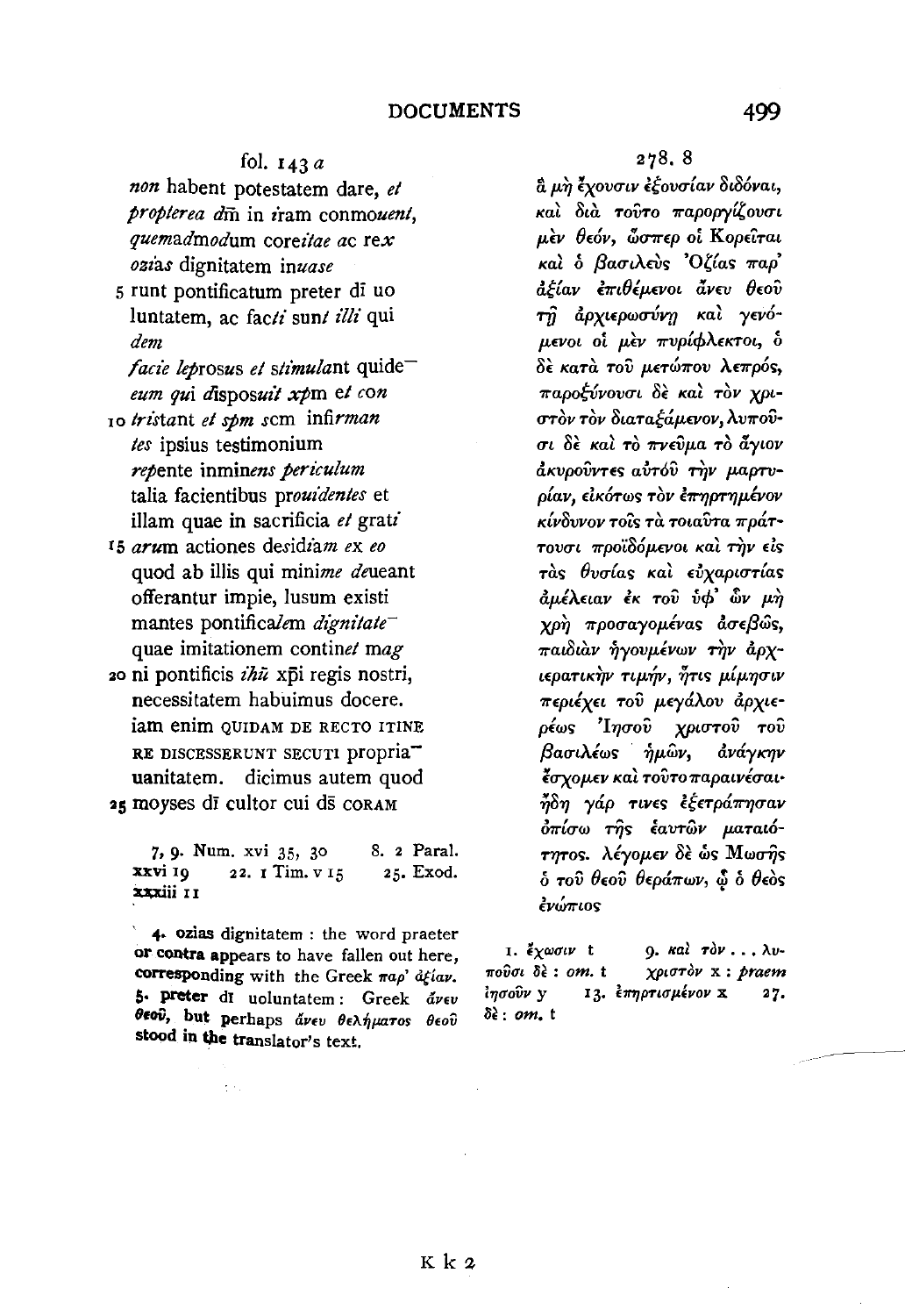## fol. 143 *b*

*cum* PRAESENTI loquebatur SI QUIS AD SUUM LOQUATUR AMICUM CUi di cit SCIO TE SUPRA OMNES CUi IN ORE loquebatur ET NON PER incerta 5 uel per somnia uel per angelos

- uel per pau as, iste quando *in*  ebat diuinam *sanctionem*  diuisit quae *debeant* quidem a po<sup>-</sup> tificibus celebrari quae uero
- 10 a sacerdotibus quae autem a di aconibus, et unicuique propri $a^$ et conuenientem ministerio tribuit religionem. et quae pon tifices quidem praeceptum est
- 15 celebrare, haec sacerdotes infadum erat haec diaconi non adi bant, sed unusquisque quae acce pit ministeria circumscripta ser bat : si quis ultra quam traditum 20 est adire uolebat, mors erat poe
- na. hoc autem maxime demons trabit quae fuit in saul experien tia ; qui sacrificasse sine prophe ta ac pontifice samuel existima  $25$  tus intulit sibi peccatum execra tionem

3· Exod. xxxiii 17 4-6. Num. xii 6, 8 8 22. I Reg. xiii 8 sqq.

1. loquebatur : ut has apparently dropped out after -ur. 6. pauras was Dr Spagnolo's first transcription, and he still on second reading adheres to five letters of the six. I cannot tell what words of the six, **common tendent**  $\frac{1}{2}$  are  $\frac{1}{2}$  for  $\frac{1}{2}$  sanctionem;  $\alpha$  perhaps the MS has pactionem, perhaps the m<sub>3</sub> has pactionem  $\frac{1}{6}$  covenant '. 18, 19. ser | bat : should<br>of course be seruabat. 22. demonstrabit: for demonstrauit.  $25.$  exe- $\alpha$ <sup>th</sup>  $\alpha$  cratic demonstration.  $\alpha$ <sup>1</sup>  $\alpha$ <sup>2</sup>  $\alpha$ uut  $\alpha$ :  $\alpha$ - $\alpha$ 

## 278.21

*<u>λ</u>νωπίω ὧμίλει ὧς εἶ τις* λαλήσει πρός έαυτού φίλον,  $\delta$  είπεν Οίδά σε παρα πάντας.  $\phi$  κατά πρόσωπον **ώμίλει** και oύ δι' άδήλων ή ενυπνίων ή  $d$ *γγέλων ή αίνιγμάτων, ουτος,*  $ν$ <sub>i</sub> και *την θείαν νομοθεσίαν* OtETacrcr£To, OtEtA£ *Tlva p.f.v xrWi* {J7ro *T;;JV &.pxtEptwv* E7rt· 'I'EAEtcrOat, *Tlva o(* {J7ro *'TWV lEplwv, T{va o(* {J7ro *TWV* Awt- ,.. **e** ' ' ' ' ' *'TWV*1 *EKaCT'T'J! 'n)V OtKEtaV Kat*  **by**, exactly the circus rate. *άνή*κουσαν <del>τ</del>ῆ λειτουργία<br>θρησκείαν ἀπονείμας. καὶ  $\frac{3}{4}\pi\epsilon\rho$  μεν τοίς αρχιερεύσι  $\pi$ ροστέτακτο επιτελείν, τού- $\tau$ οις τους *ιερέας ου θεμιτον*  $\frac{3}{2}$ ν προσιέναι, <del>άπερ</del> δε τοίς **e ,.. flf 1 e** tEpEVCTtV *wptCTTO, TOV'TOtS* Ot AEvtTat otJ *7rpocry}Ecrav,* &.U' *lkaστοι* ας παρειλήφεισαν  $\delta\pi$ ηρεσίας περιγεγραμμένας *lcf>vA.arrov·* El *ot* Tt~ *7rtpa*  ril~ *7rapao6cr£ws 7rpocrdvat <u></u><sub><i>d*</sub>βούλετο, θάνατος  $\vec{n}$ ν το *E7r£Ttp.tov.* 'I'OUTO *of. p.aXt<TTa*  odon~E *Kal* ~ *KaTd. 'TOV* ~aoVA  $\pi \epsilon \hat{\iota}$ ρα, δε θύσαι νενομικώς *Uxa Tov* 7rpocp~ov *Kal* &.pχιερέως Σαμουὴλ <del>έσπ</del>ασεν<br>εἰς ἑαυτὸν ἁμαρτίαν καὶ *KaTapav Kat* '

 $7. \theta \in i$ av: om.  $y \approx 8.$  διείλε x t: διέστειλε y 15. άπερ: ύπερ y 20. 7tpoO"fiEO'av y: 7tpoO'[EO'av x t 24.  $\frac{1}{2}$   $\frac{1}{2}$   $\frac{1}{2}$   $\frac{1}{2}$   $\frac{1}{2}$   $\frac{1}{2}$   $\frac{1}{2}$   $\frac{1}{2}$   $\frac{1}{2}$   $\frac{1}{2}$   $\frac{1}{2}$   $\frac{1}{2}$   $\frac{1}{2}$   $\frac{1}{2}$   $\frac{1}{2}$   $\frac{1}{2}$   $\frac{1}{2}$   $\frac{1}{2}$   $\frac{1}{2}$   $\frac{1}{2}$   $\frac{1}{2}$   $\frac{1}{2}$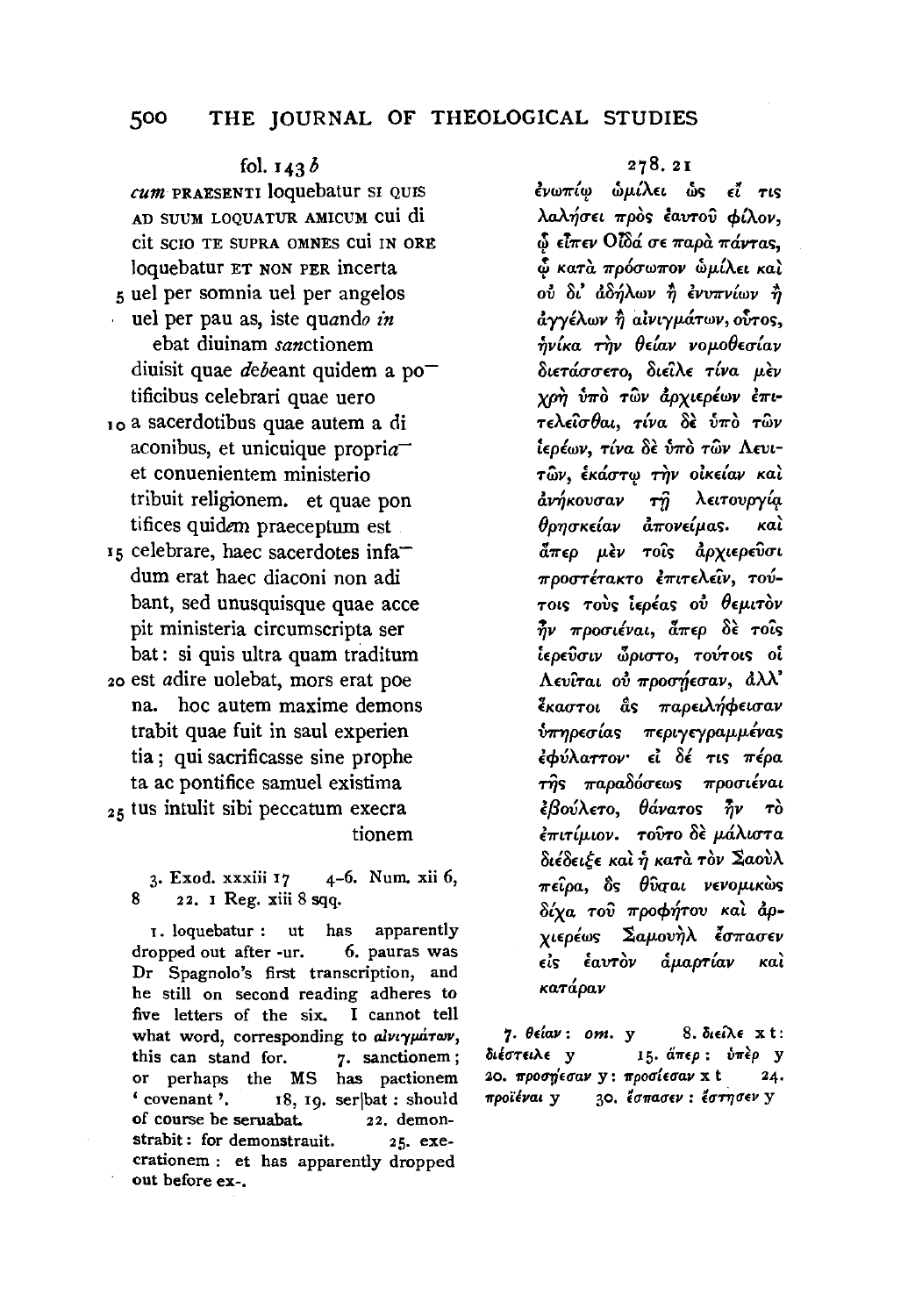fol. 144 *a*  nullo modo abiciendam ac neq' ob id quod ab ipso erat litus exora tus est profeta. euidentissimo au tem actu demonstrauit ds secun 5 dum oziam quod non in latione super iniquitate poenas adiecit, et qui pontificatum furiose calca uit et regno pribatus est. quae ue ro *de* nostris temporibus forte no<sup>-</sup> <sub>10</sub> ignoratis, scitis enim forte a no bis episcopos nominatos ac pres byteros ac diaconos ora $\langle ti \rangle$ one ac manibus inpositi(s) nominum diuersitatem sign $(i)$ icantes. non 15 enim ILLE QUI UOLEBAT aput nos MA NUM IMPLEBAT, quemadmodum in notho uitularum sub hieroboa<sup>--</sup> circumcisi sacerdotii, sed uocA TUS A DO. si enim non erat quidem

20 lex quidem et hordinum diuersi tas, sufficiebat per unum nomeomnia fieri; sed a xpo edocti seque<sup>-</sup> tiam rerum, episcopis quidem ea quae sunt pontificatus tribuimus 25 presbyteris autem ea quae sunt sacerdotii

 $\frac{1}{5}$  5. 2 Paralip. xxvi 16 sqq. 15. 3 Reg. xiii 33, xii 28 sqq.  $18.$  Heb. v 4

 $\overline{1}$ : litus : from linere 'to smear'.  $\overline{5}$ in latione  $m$ .  $I$ , in dilatione  $m$ .  $2$ . 10. forte: read perhaps certe. 13. nominum : after this word the words diuersitate [et] rerum have apparently dropped out by homoeoarcton, so that the phrase would Tun 'nominum diuersitate  $[et]$  rerum diuer-<br>sitatem'.  $17.18$  The translates has quite 17,18. The translator has quite misunderstood the meaning of the Greek 'iD the case of the spurious counterfeit priesthood of the calves under Jeroboam '. 19f 20. quidem ••• quidem *cod:* in the second of the two places we must read quaedam.

279· 7

*tlva7rof3AYJTov, Kat ol!o(* To *Kεχρίσθαι υπ' αυτου είς βασιλέα* έδυσώπησε τὸν *προφήτην. ένεργεστέρα δε τη πράξει διέδειξεν ο θεος τοίς KaTa Tov* 'O~lav, *ol!K £v* p.£A-

A'YJcrp.~ Ta'> *£1rt* Tfj *1rapavop.lq.*   $\epsilon$ ισπραξάμενος δίκας· και δ  $τ\hat{η}$ s άρχιερωσύνης καταμανείς *Kat ril'> {3acrLA£{a,. &.AA6Tpta'> KaTέστη. Tα δε εφ' ήμων tσ*ως οὐκ ἀγνοεῖτε<sup>,</sup> ἶστε γὰρ<br>*πάντως ἐπισκόπους τε παρ*'  $ασθέντας και πρε$ *cr{3VTlpov'> Kat OtaKovov'> &xi7 Kat xnpwv E'Trt8lcr££,* Tfj *Otacpopij. TWV ovop.dTWV rqv Otacpopav Twv 7rpayp.aTwv*   $\delta$ εικνύοντας· οὐ γàρ ὁ βου-*A0p.£V0'> 1rap'* ~p.'iv £1rA~pov  $την$  *χείρα, ὧσπερ έπι της* Kt{3o~Aov *Twv oap.aA£wv £1rt TOV 'I£pof3oap. 7rapaK£Kop.-*  $\mu$ ένης ιερωσύνης, άλλ' δ *Kaλούμενos υπο του θεου.* **εί μὲν γὰρ μὴ θεσμός τις ἦν** *Kai τάξεων διαφορά, ήρκει liv* Ot' *£vo'> ovop.aTO'> Ta 6Aa T£A£'icr8at* • tlU' *v1ro TOV Kvp{ov 8toaxBlVT£'>tlKoAov(Hav 1rpayp.aTwv, TOt'> p.(v £mcrK6- 1rot'> Ta ril'>* tlpxt£pw~' *v"l* , , ... ~' IJ , *£V£!p.at£":.* ~0!'> 0£' *7rp£CTH* £ *pOL'> Ta T'YJ'> L£pwCTVV'Y}'>,* <sup>~</sup>

5. έδειξεν y τοίς x: έν τοίς yt 8. καλ ό x t: ό οὖν y 13. τε x: om. yt 17.  $\tau \gamma \nu$  x: *praem wal* yt 20. *11ap' ofJJAwv* y *i11'A.fwov* x t : hili•• y 26. *εί μεν γάρ* x t: εί τοίνυν y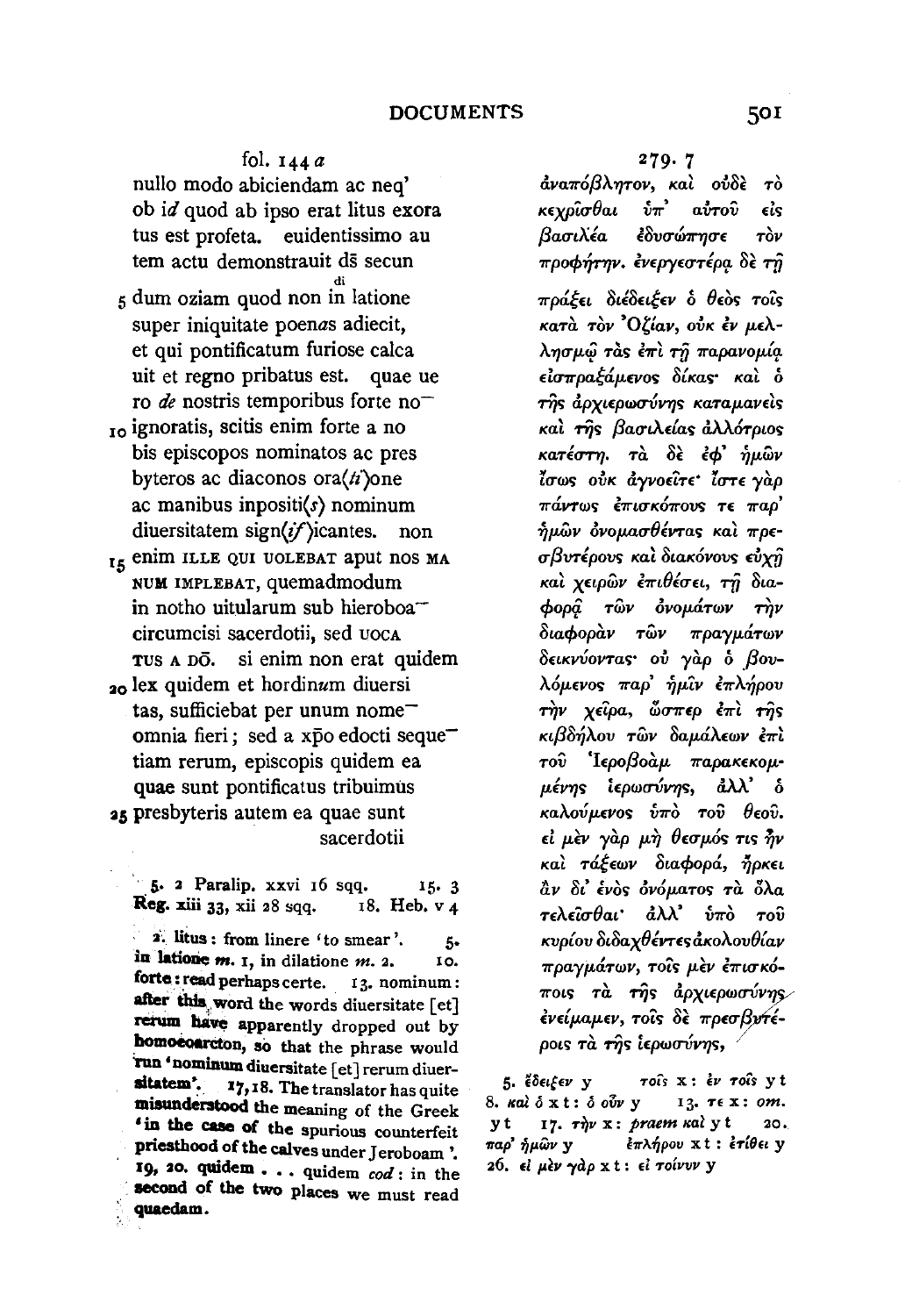## fol. 144 *b*

diaconis uero *quae* ad *utrosque ministeria, ut pure peragantur*  ea que ad *religionem* pertinent. neque *enim diacono* offerre *fas* 

- 5 *sacrificium aut* baptidiare aut *benedictionem* paruam uel *magnam facere, neque presby*   $terum$  ordinationes facere. non enim *scm est* ordinem *euerti* : NON EST ENIM DS INCONSTANTIAE ut in *feriores quae sun! superiorum tyrannico* more *proprient nouasancti'onem fingentes in malo*  suo *nescientes quod durum ipsis*
- 15 ADUERSUS STIMULOS CALCARE. non enim *nos aut* episcopos oppugnant huiusmodi homines sed omni urn episcopum ac patris pontifi cem xpm ihm diim. a *moyse* quide-
- 20 do amicissimo ac pontifice cons tituti sunt pontifices et sacerdo tes et diaconi, a saluatore nostro tredecim nos apostoli, ab aposto lis autem ego clemens ego iacob  $25 \text{ et }$  nobiscum alii ut ne iterum om nes

9. I Cor. xiv 33 15. Act. xxvi 14

20. ac pontifice : Moses is not called ' high priest' in our present Greek text, but cf. 145 *b* I. 24, which seems to shew that the Latin is right here. 22. Note the translation of Λευείται, even where Old Testament Levites are meant, by diaconi: cf. p. 500 l.  $16.$  24. Note the inversion of order, by which Clement precedesJames in the Latin text.

#### 279.23

*TO*CS δε διακόνοις τα της προς  $d\mu\phi$ οτέρους διακονίας, ζν' ή  $\kappa a \theta a \rho \hat{\omega}$ ς τ $\hat{\alpha}$  της θρησκείας *£mT£Aovp.£Va. oVT£ yap 8ta-K*óνω προσφέρειν θυσίαν  $\theta$ εμιτὸν ή βαπτίζειν ή εὐλογίαν *p.tKpav* ~ *p.£yaATJV 7rOL£t<T8at, OVT£ 7rp£cr{3VT£pov xnpoTov{a> £muA.£'iv· ov yap 6uwv rlv£uTpcf.cp8at* T~v *Tci.fw. ov*  **γάρ ἐστιν ὁ θεὸς ἀκαταστα***a-lat;, iva oi* iJ7ro{3£/3'Y}KrYr£~ *TU TWV Kpnn6vwv -rvpavvtKW>*   $\sigma\phi$ ετερίζωνται, νομοθεσίαν Katv~v *&.va7r A.cf.TTOVT£'0* E7r~ *KaKiiJ*  $\tau$ ω εαυτών, αγνοούντες ότι *crKA.TJpov aflTo'i> To 7rpo> KivTpa λακτίζειν* ού γαρ ήμας ή τους *επισκόπους πολεμούσιν οι TOWVTot,* &AA.a *TOV 7rciVTwv £7r{uKo7rov Kat Tov 7raTpo> apxt£pia, XPLCTTOV 'ITJCTOVV TOV κύριον ἡμ*ῶν. *νπ*ὸ Μωσέως  $\mu$ εν γαρ του θεοφιλεστάτου *apxt£p£tS KaT£<TTa(J'YJCTaV* Ka~ *iερεῖς καὶ Λευῖται, υπ*ὸ δε τοῦ *crwrYjpo>* ~p.wv ~p.£t> *oi 8£Ka-TP£t> a7rOCTToA.ot, v7ro* 8E *Twv*   $d\pi$ οστόλων έγὼ 'Iάκωβος και *εγ*ώ Κλήμης και συν ήμιν *f.T£poL, Zva* p.~ *7rcf.VTa> 7raAtv* 

4• *SuiKovov* y 8. *o6n* x : *o6u•* t :  $\hat{\eta}$  y 30.  $\hat{\eta} \mu \hat{\mu} v$  x y :  $\hat{v} \mu \hat{u} v$  t 31. πάντα *x tr. πάλιν πάντας* γ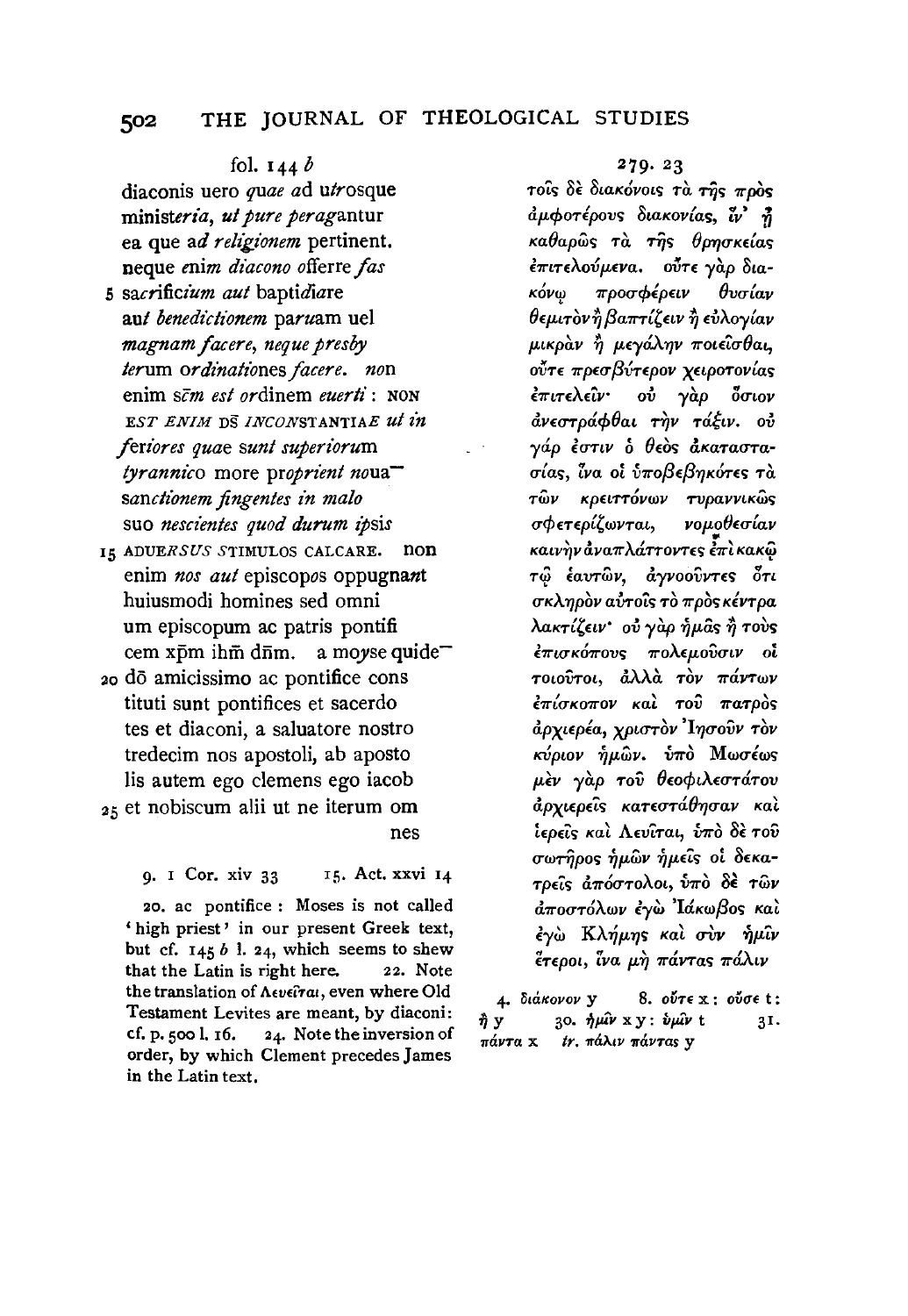### fol.  $145a$

connumeremus, *conmuniter au*  tern a nobis *omnzous presbyleri*  ac diaconi et *leclores. pri'mus igi*  tur natura *pontifex unigenitus* 

- 5 *Xps,* NON SIBI HONOREM *adripi'ens*  SED A patre constitutus; *qui ho*  m(o f)actus *propter nos* ac spirita le (sacr)ificium offerens *do* suo ac  $pa(\tau i \, a)$ nte passionem, nobis cons
- 10 titu(it so)/is HOC FACERE, aliis quide<sup>-</sup> *nob(iscum) consli'tulis qui* in *ipsuc(rediderunt,* s)ed tamen *non omnis q(ui credidz!* i)am et sacerdos cons *titutus* est *et* pontificalem *honorem*
- 15 inpetrabit. post autem elebati onem ipsius nos optulimus secun dum constitutionem ipsius SACRI  $r$ ICIUM PURUM adque insanguineu $$ et episcopos ordinauimus ac praes
- <sup>20</sup>byteros et diacones numero sep tern. ex quibus unus erat stefanus beatus martyr non deficiens a no bis eum qui in dm est bonus sensus qui tantum di culturam fide oste $25$  derat et ea quae d $\bar{n}$ m est nostru<sup>-</sup>

5. Heb.  $v_4$ , 5 I Cor. xi 24, &c. 6. Symbolum 17. Mal. i 11 IO.

3· Subdeacons are omitted in the Latin text. 5. adripiens : I supply the word by comparison with 145 *b* 1. 2 I. 14. The line is too long as it stands ; but I do not see how to shorten it. 15. inpetrabit for inpetrauit. Note the term 'elevatio' for the Ascension. 23. eum: the word secundum must have dropped out before eum. 25. ea: should be eam. quae: ad must have dropped out before dominum.

280. 9

καταλέγωμεν, κοινή δε ύπο πάντων ήμῶν πρεσβύτεροι καὶ διάκονοι καὶ ὑποδιάκονοι  $k$ al ava $\gamma v$ ω $\sigma$ Tat.  $\pi$ pω $\tau$ os  $\tau$ οίνυν τ $\hat{\eta}$  φύσει άρχιερεύς δ μονογενής χριστός, ούχ έαυτω την τιμήν άρπάσας άλλα  $\pi$ αρὰ τοῦ  $\pi$ ατρὸς κατασταθείς $^{\ast}$ ός γενόμενος ἄνθρωπος δι'  $\hat{\eta} \mu$ âs καὶ τὴν πνευματικὴν θυσίαν προσφέρων τ<u>ώ</u> θεώ  $a\dot{v}$ του και πατρι προ του  $\pi$ άθους,  $\grave{\eta} \mu$ ῖν διετάξατο μόνοις τοົντο ποιεῖν, καίτοι ὄντων σὺν ἡμῖν καὶ ἐτέρων τῶν εἰς aυτόν πεπιστευκότων· άλλ' οὐ πάντως πᾶς ὁ πιστεύσας  $\vec{\eta}$ δη καὶ ἱερεὺς κατέστη  $\vec{\eta}$ αρχιερατικής αξίας έτυχεν. μετά την ανάληψιν αύτου  $\hat{\eta}$ μεῖς προσενεγκόντες κατὰ την διάταξιν αύτου θυσίαν καθαραν αναίμακτον, προεχειρισάμεθα έπισκόπους και πρεσβυτέρους και διακόνους  $\frac{1}{2}$   $\frac{1}{2}$   $\frac{1}{2}$   $\frac{1}{2}$   $\frac{1}{2}$   $\frac{1}{2}$   $\frac{1}{2}$   $\frac{1}{2}$   $\frac{1}{2}$   $\frac{1}{2}$   $\frac{1}{2}$   $\frac{1}{2}$   $\frac{1}{2}$   $\frac{1}{2}$   $\frac{1}{2}$   $\frac{1}{2}$   $\frac{1}{2}$   $\frac{1}{2}$   $\frac{1}{2}$   $\frac{1}{2}$   $\frac{1}{2}$   $\frac{1}{2}$   $\Sigma$ τέφανος ο μακαριώτατος μάρτυς, ούκ απολειπόμενος  $\eta$ μων κατά την πρός θεόν εύ-/  $\gamma$ otav·  $\delta$ s Tooovrov Tilv  $\theta$ eoσέβειαν τη πίστει ενεδείξατο και την είς τον κύριον ήμων

**11.** tr. τώ πατρί αύτου και θεώ y **I7.**  $π$ άντως πας x: πάντων πας v; πάντως **πιστεύων y** 20. μετ $d x : + \delta f$  y t 27. pakapiwraros x : pakapios y t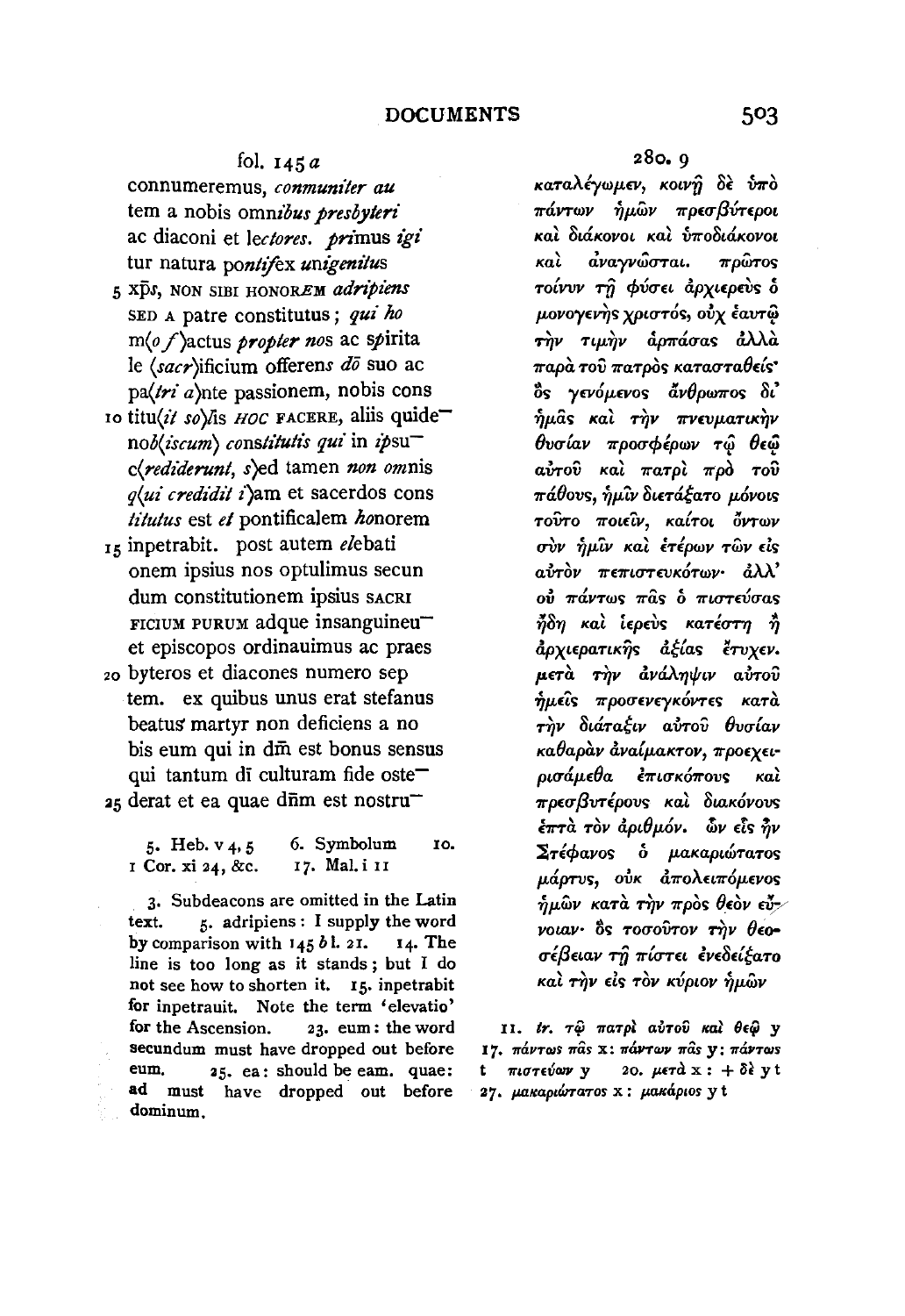## fol.  $145b$

 $i\hbar\vec{m}$  x $\vec{b}m$  dilectionem ut pro ipso daret etiam animam ab interfectorib' dni lapidibus perculsus iudeis: sed tamen talis ac tantus uir qui  $550$  FERUENS XDM uidens IN DEXTRIS Di et caelestes portas APERTAS nusquam inuenitur illis (quae) no ad diaconii ministeriu(m pertine) bant usus aut quod sacr(ifici)um 10 rettulit aut quod man(us a)licui inposuit sed dia(conii ordi)neobseruauit usqu(e in finem sic) enim decebat x Ni martyri) mo derationem reseruare. si uero 15 filippum diaconum et annania

- fidelem fratrem incusant alidi quod unus quidem eunuchum baptizauit alter uero me paulum, ignorant ipsi quod dicimus. nos
- 20 diximus eis quod non sibi quis arripit sacerdotii dignitatem sed uel a dño accipit, quemadmo dum melchisedech et iacob, aut a pontifice, ut aaron a moysen : 25 igitur et philippus et annanias no se se

5. Act. xviii 25 (cf. Rom. xii 11) 17, 18. Act. viii. 5, 6. Act. vii 55, 56 20. Heb. v 4 38. ix 18

I. ispo for ipso cod. 20. eis: read enim. 23. Note Iacob in the Latin, where the Greek (rightly, I suppose) has Iob.

## $280.24$

'Ίησοῦν χριστὸν ἀγάπην, ὡς  $\hat{v}\pi\hat{\epsilon}\rho$  αύτου δουναι και την ψυχήν, πρὸς τῶν κυριοκτόνων Ιουδαίων λίθοις βληθείς. άλλ' δμως δ τοιούτος και τηλικούτος άνήρ, δ τῷ πνεύματι ζέων, ό τον χριστον δρῶν ἐκ δεξιῶν τοῦ θεοῦ καὶ τάς ούρανίους πύλας άνεωγμένας, ούδαμού φαίνεται τοΐς μή ανήκουσι τη διακονία χρησάμενος, ή θυσίαν άνενεγκών ή χείρας επιθείς τινι, άλλὰ τὸ τῆς διακονίας τάγμα φυλάξας μέχρι τέλους· ούτω γὰρ ἔπρεπε τῷ τοῦ χριστοῦ μάρτυρι την ευταξίαν άποσώζειν. εἰ δὲ Φίλι<del>ππ</del>ον <del>τ</del>ὸν διάκονον ήμων καὶ 'Ανανίαν τὸν πιστὸν ἀδελφὸν aἰτιῶνταί τινες, ότι ο μεν τον εύνούχον έβάπτισεν, ο δε έμε Παύλον, αγνοούσιν αύτοι δ λέγομεν ἡμεῖς. είπομεν γάρ ότι ούχ έαυτώ τις άρπάζει το ίερατικὸν ἀξίωμα, ἀλλ' ἢ παρὰ του θεού λαμβάνει ως Μελχισεδεκ και 'Ιώβ, ή παρα αρχιερέως ώς Ααρών παρά Μωσέως ούκουν και Φίλιπ- $\pi$ os καλ 'Ανανίας

29. αρχιερέων γ

504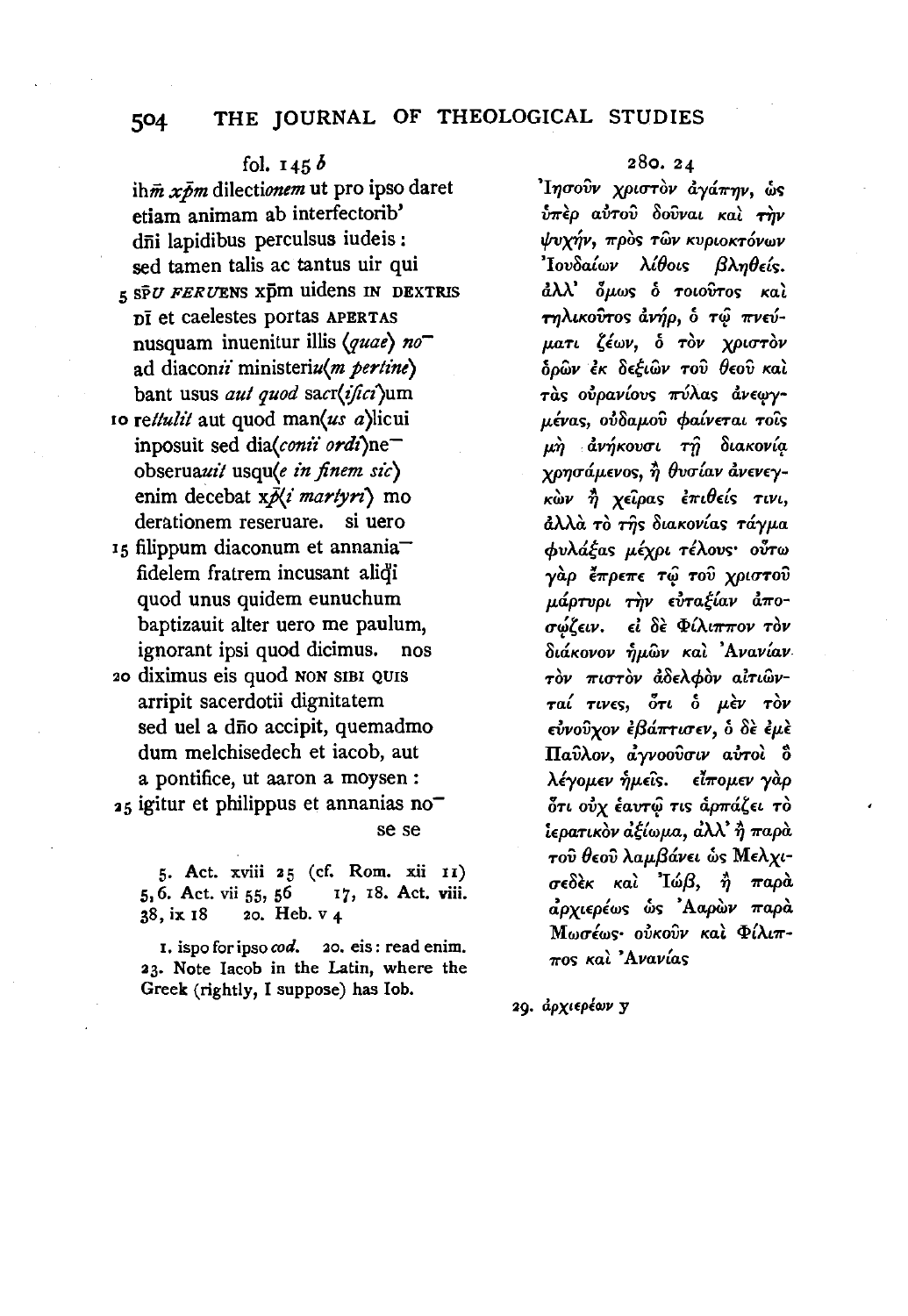fol.  $146a$ protulerunt, sed a xpo promoti sunt pontifice di incomparabilis.

281.7

ούν έαυτούς προείλοντο. άλλ' ύπό του χριστού προεχειρίσθησαν του άρχιερέως του ασυγκρίτου θεού.

1. έαυτούς: praem αύτοι y

A. SPAGNOLO. C. H. TURNER.

## INTRODUCTION TO THE FRAGMENT PRINTED ABOVE, PP. 492-505.

Lagarde's text of the Apostolic Constitutions rested on four MSS, w · (Petersburg gr. 254; A.D. IIII), x (Vienna hist. gr. 46; saec. xiv), y (Vienna hist. gr. 47; saec. xvi), and z (Paris gr. 931; saec. xvi); but of these z is wholly, and w partially, defective for the part corresponding to the Verona fragment. Besides his MSS he wisely employed the editio princeps of Fr. Turrianus (Venice, A. D. 1563) as an additional witness, under the symbol t; for Turrianus used three MSS, and these were all of them older at least than y and z, since they could already in the sixteenth century be described respectively as  $\pi \hat{a} v v \hat{a} \rho_X a \hat{a} v$ —this one was from the monastery of Patira at Rossano in Calabria-another kal αύτο άρχαίον from Sicily, and a third, έτι παλαιότερον και ακριβέστερον, from Crete: it was this Cretan MS which, as the oldest and most correctly written, he had (he tells us in his preface) followed almost exclusively. Lagarde does not rate his predecessor's work very highly; and it is true that, for instance, either Turrianus's MSS or Turrianus himself corrected the paraphrase of  $\alpha$  Tim. iv  $\gamma$  in the bishop's thanksgiving (p. 494 ll. 16, 17 above) into accord with the New Testament text. But on the other hand, Turrianus agrees with our Latin fragment against Lagarde in readings that are certainly original, especially in the doxologies.

In order to facilitate comparison with the Greek, I have printed Lagarde's text and a selection from his apparatus<sup>1</sup> parallel with the Latin; but the reader should note that on one occasion, p. 495 l. 2, the Greek text έν ψαλμοΐς και προσευχαΐς is (accidentally) not Lagarde's but that of the Greek MS which appears to agree with the Latin. The Latin does not side systematically with any one of the Greek authorities; but it does side definitely against the peculiar readings of y, e.g. 492. 23 surgamus with εγειρώμεθα t x, άναστάντες γ: 497. 10 rapinam with άρπαγήν

<sup>&</sup>lt;sup>1</sup> I have added, however, several more biblical references than are marked in his text.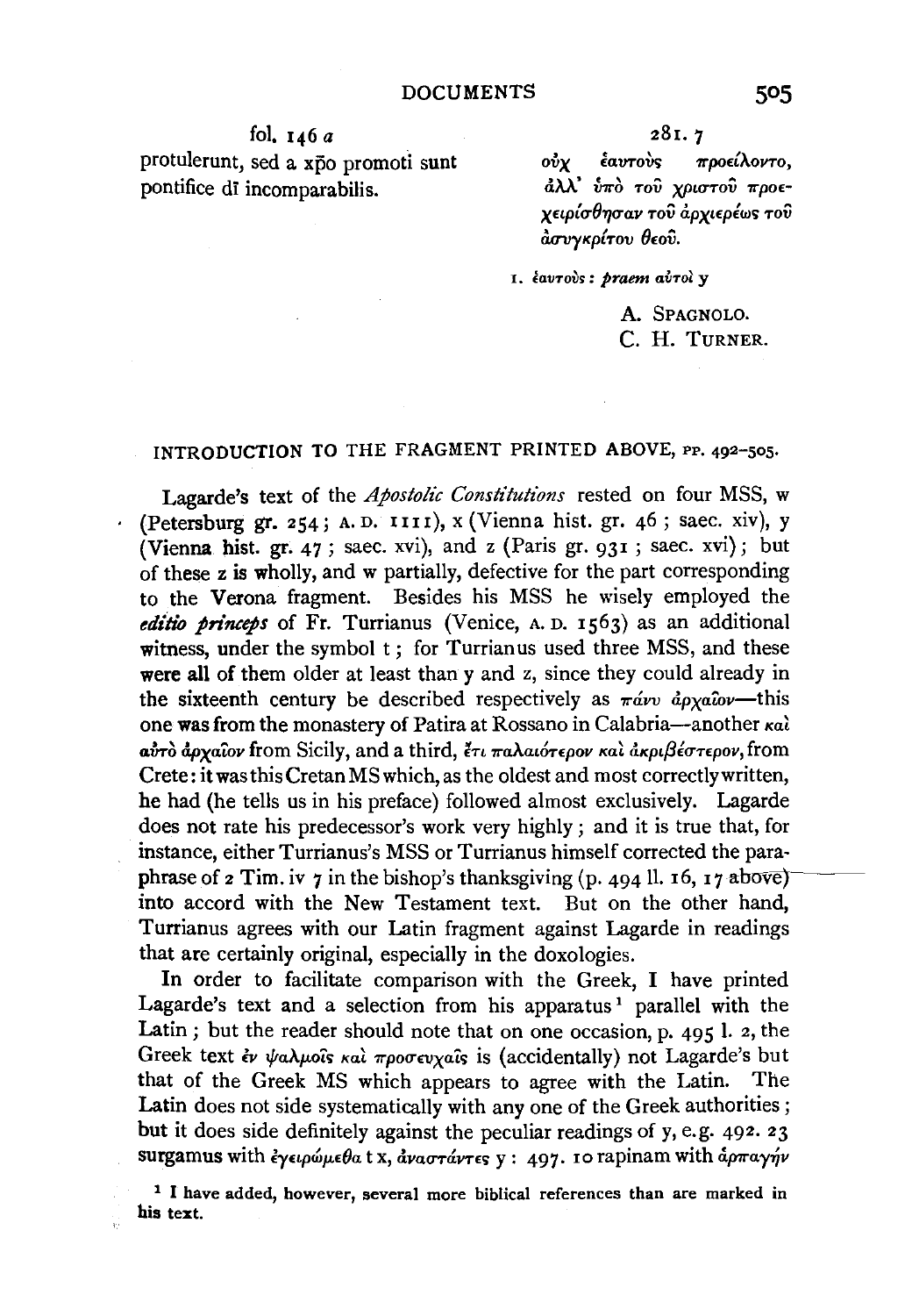t w x,  $\partial_{\overline{x}} a_0$  (x x)  $\partial_{\overline{x}} y$  : 498, 3 and 501. 19 si enim with  $\epsilon i$   $\gamma \phi \rho$  t x,  $\epsilon i$   $\tau \partial \overline{\psi} \nu \overline{\nu}$  y : 500. 20 adire with  $\pi \rho$ ootievat tx,  $\pi \rho$ otievat y: 501. 7 et qui with  $\kappa a$  o tx.  $\delta$   $\delta v$  v; 501. 16 implebat with  $\frac{\partial}{\partial x} \lambda \gamma \partial \rho$  is x,  $\frac{\partial}{\partial y} \frac{\partial}{\partial y}$ ; 503. 8 deo suo ac patri with τω θεώ αύτου και πατρί t x, τω πατρι αύτου και θεώ y: 504. 24 a pontifice with  $\pi a \rho \dot{a}$   $\dot{a} \rho y \epsilon \rho \dot{\epsilon} \omega s$  t x,  $\pi a \rho \dot{a}$   $\dot{a} \rho y \epsilon \rho \dot{\epsilon} \omega y$  y: 504. 25 non sese with  $\overrightarrow{ov}$   $\overrightarrow{v}$   $\overrightarrow{v}$   $\overrightarrow{v}$   $\overrightarrow{v}$   $\overrightarrow{v}$   $\overrightarrow{v}$   $\overrightarrow{v}$   $\overrightarrow{v}$   $\overrightarrow{v}$   $\overrightarrow{v}$   $\overrightarrow{v}$   $\overrightarrow{v}$   $\overrightarrow{v}$   $\overrightarrow{v}$   $\overrightarrow{v}$   $\overrightarrow{v}$   $\overrightarrow{v}$   $\overrightarrow{v}$   $\overrightarrow{v}$   $\overrightarrow{v}$   $\overrightarrow{v}$   $\overrightarrow{v}$   $\overrightarrow{v}$   $\overrightarrow{$ represent one family of text<sup>1</sup> and y z another, it is clear that the Latin goes with the first of the two, and (since Lagarde followed that family) with Lagarde; but if our fragment is any fair sample of the whole, Lagarde must have exaggerated either the extent to which Turrianus followed the inferior family, or the extent to which that family is inferior, for the combination t y against  $x(wx)$  Lat, is hardly ever found, and the combination ty Lat. against x appears to be invariably right— $493.4$  rationabile animal with  $\tau_0$  λογικόν ζώον t y,  $\tau_0$  λογικόν τούτο ζώον x: 493. 17 inspice with  $\tilde{\epsilon}\pi \tilde{\epsilon}$  (v, om, x; 498, 15 audere transmouere with  $\tau \delta \mu \tilde{a} \nu \pi a \rho a \kappa \nu \epsilon \tilde{\nu}$ ty, om.  $\tau o \lambda \mu a v$  x: 502. 25 omnes with  $\pi a v \tau a s$  ty,  $\pi a v \tau a$  x: 503. 15 post autem elebationem with  $\mu \epsilon \tau \hat{a}$  δε την ανάληψιν ty, om. δε x: 503. 22 beatus martyr with δ μακάριος μάρτυς ty, δ μακαριώτατος μάρτυς x.

So far we have found the Latin to be averse from siding with one Greek authority against the rest; it goes with  $tx$  against  $y$ , and with ty against x. But where t is against x y, the Latin sometimes sides with the one against the two;  $493.9$  deus Abraham et deus Isaac et deus Iacob, where t alone repeats  $\theta_{\epsilon}$  while the others give  $\delta$   $\theta_{\epsilon}$  os 'Aβραάμ και 'Iσαάκ και' Iακώβ, though the force of the argument in this case is diminished by the agreement of t Lat. with the biblical texts which may have affected them independently of one another;  $493.24$ tibi placuerunt Lat. σοι εύαρεστησάντων t. εύαρεστησάντων σοι x y ; 494. 4 per quem Lat.  $\delta t$  of t.  $\mu \epsilon \theta$  of x y; 494. 10 dicens talia Lat.  $\lambda \epsilon y \omega \nu$ τοιάδε t, λέγων τάδε x y ; 497. II in sese Lat. έν έαυτοΐς t, έφ' έαυτοΐς w x y ---but it is not quite certain that  $\partial \pi \hat{i}$  might not here have been translated 'in'.

Of these agreements one is crucial and of far-reaching significance, namely the form of doxology with  $\delta u \dot{\alpha}$  instead of  $\mu \epsilon \tau \dot{\alpha}$ . It is well known how in the fourth century the doxology in the Eastern churches became a sort of theological test. Nicene churchmen preferred the form  $\delta d \xi a$ τώ πατρί μετά του νίου σύν τώ άγίω πνεύματι (ultimately, as we know from the form familiar to ourselves, it was 'et Filio et Spiritui sancto'), the Arian or Arianizing parties saw in that phrase an implication of the doctrine of the co-essential and co-equal Trinity, and preferred the more archaic and more indefinite form δόξα τω πατρί διά του υίου έν τω

 $1$  w is not extant in the chapters covered by our fragment except for the passage  $495.1 - 498.3$ , and here the combination xy against w is much more common than the combination wx against y.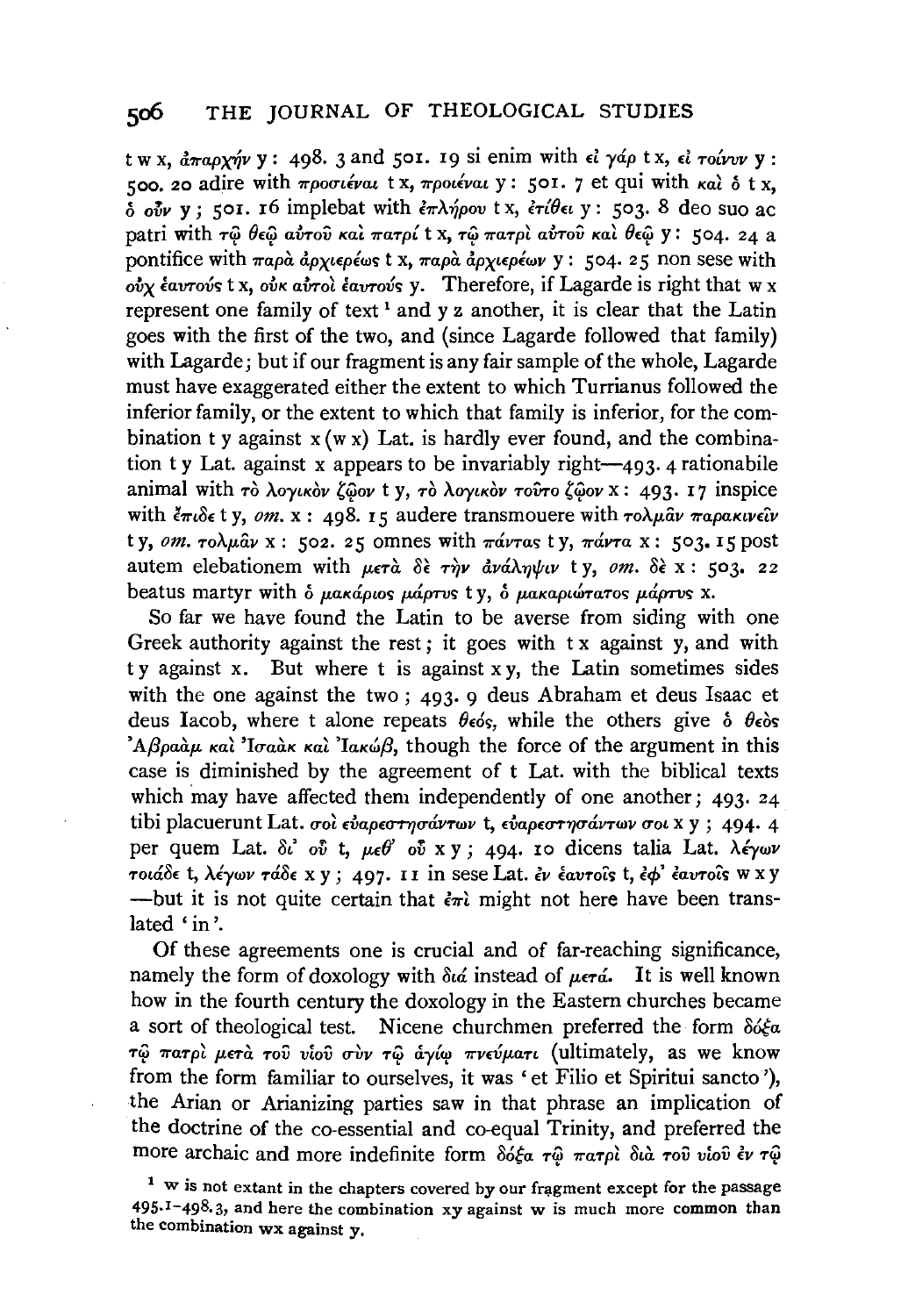*ay{'f 7rvevp.an.* We are told that the cautious old Arian, Leontius, when intruded into the see of Antioch, only raised his voice, when saying the Gloria, at the words 'world without end', and was indistinctly heard for all the earlier part of the formula. St Basil's use of the more archaic form at Caesarea gave occasion to suspicions of his orthodoxy and so indirectly to the composition of his best known work, the *de Spin'tu sancto.* As St Basil demonstrated, both forms are in themselves perfectly orthodox and legitimate, and we must not assume that only Arians used the  $\delta t \hat{a}$ ...  $\dot{\epsilon}$ *v*, though it is safe to assume that only Catholics used  $\mu \in \hat{a}$ ,  $\sigma \in \hat{a}$  Therefore, if the text of the *Constitutions* employed a  $\mu$ er $\acute{a}$  form of doxology, we could hardly place the date of their composition before the very end of the fourth century, since they are certainly Antiochene, and it is quite unlikely that the Nicene doxology should have come into use at Antioch before the time of the emperor Theodosius-if indeed as soon as that. Now the MSS (at least in the eighth book) do not hold consistently to either form; five times at least  $-I$  take my data from Lagarde's text and apparatus—they agree on the formula *8t'* o{; *uot* .•• EV *ay{<f 7rVwp.aTI,* 24!. 8, 242. II, 243· I, 244· 24, 247. 23; more than twice as often they agree on the alternative type, *μεθ*' ού σοι ... και τῷ άγίω πνεύματι; twice they approach the still more definite Western statement, 258. 6 τω πατρι και τω υίω και τω αγίω πνεύματι, and 261. 20  $\sigma$ oi... *Kai*  $\tau \hat{\omega}$   $\sigma \hat{\omega}$   $\pi a u \delta i$ ... *Kai*  $\tau \hat{\omega}$   $\hat{\alpha} \gamma \hat{\omega}$   $\pi \nu \epsilon \hat{\omega} \mu a \tau i$ . In four cases the MSS differ among themselves; in these four cases t always gives the type δι' ού σολ... εν άγίω πνεύματι, in two of them, 274. 18, 275. 20, both x y have the  $\mu \epsilon \tau \hat{a}$ ...  $\kappa a'$  type, in the other two, 239. 1, 272. 16, y goes with t, while x gives the unique forms μεθ ού και δι' ού . . . εν άγιω πνεύματι,  $\delta$ <sup>i</sup> oύ σοι ... σὺν ἀγίω πνεύματι. Lagarde consistently follows x : but I have no doubt at all that where t, or yt, give the form  $\delta t \hat{a} \dots \hat{e} \nu$  their reading ought to be accepted. And more than that, the Latin version ·supplies good ground for suspecting that the *p.ETa* •.• *Kat* type, often as it occurs in all our Greek MSS, is due to revision; for in 276. 2 t x y have  $\mu \epsilon \tau \dot{a}$  ...  $\kappa a i$ , while the Latin (p. 494 l. 21) has nevertheless 'per quem . . . in sancto spiritu'. The only alternative to accepting the Latin evidence as decisive-the Latin MS, we know, is many centuries earlier than any of our Greek MSS-would be to suppose that the Latin translator wrote from a definitely Arian point of view, and refused to use the Nicene doxology.

With w, which is by two centuries the oldest of Lagarde's MSS, the Latin has, in the brief space where both are extant, not less than five or six agreements against  $x y$ , with t sometimes on one side sometimes on the other: 496. 16 bibere with w  $\pi i$ vetv, against  $\pi i$ ve t x y; 497. 7 verba with t w *Twv*  $\lambda$ *dywv*, against *Tov*  $\lambda$ *dyov* x y ; 497. 7 suscipi with w  $\pi \rho$ oo $\lambda a\mu$  $β$ *άνεσθαι*, against *προσλαμβάνεσθε* txy; 497. I3 usum with tw *χρείαν*,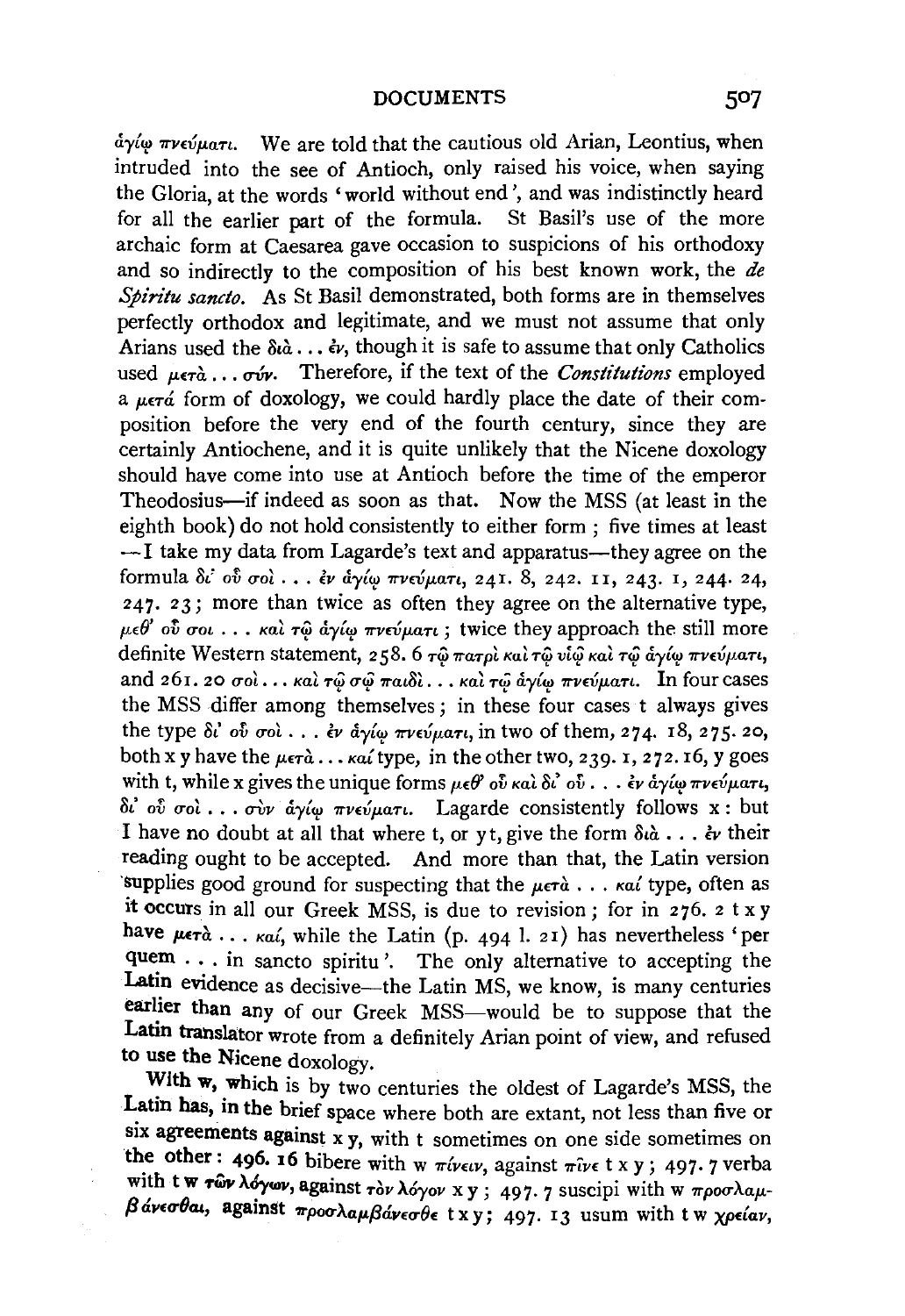## **soB THE** JOURNAL OF THEOLOGICAL STUDIES

against *xpeias* xy; 497. 18 hoc autem with w  $\tau$ ov $\tau$ o  $\delta \epsilon$ , against  $\epsilon$ *k* $\epsilon$  $\delta \nu$ o  $\delta \epsilon$  $\overline{t}$  x v. To these we ought to add 495. 2, where w has  $\dot{\epsilon}$   $\psi$   $\alpha\lambda\mu\alpha\hat{\alpha}$   $\kappa\alpha\hat{\lambda}$ *προσευχαΐς*, the rest *εν ψαλμοΐς και αναγνώσεσιν (αναγνώσμασιν) και*  $\pi$ *nogenvals*, while the Latin, as Dr Spagnolo has now been able to decipher it, gives only 'psalms and prayer '.

Of course both t and w have their own idiosyncrasies and blunders not shared by the Latin version ; but speaking generally the Latin, as between the Greek witnesses, agrees with the older and better of them. We have now to ask what is the value of the Latin as against the whole of the extant Greek evidence, and we have already had reason, in connexion with the form of doxology, to suppose that the Latin, even when standing alone, may sometimes outweigh all the rest.

Much the most important difference between the Latin version and Lagarde's edition is that in the version the *Constitutions* are immediately followed by the *Canons.* But Lagarde himself (p. 284) explains that, though absent from x y, the *Canons* had a place in w as well as in the edition of Turrianus; and probably the real reason why Lagarde included the Constitutions alone in his edition was that he had already published the text of the Apostolic Canons on pp. 20-35 of his *Reliquiae,* so that he is content to give (pp.  $285-287$ ) a collation of the differences of these two witnesses from his earlier text. Unfortunately the text of the Canons is very difficult, in some places impossible, to decipher in our MS, and I do not attempt to print the transcription in the JOURNAL, as it will find a more appropriate place in *Ecclesiae Occidentalis Monumenta Iuris Antiquissima.* I may, however, state here that, whereas Dionysius Exiguus only translated the first fifty canons *(Eccl. Occ. Mon. Iur. Ant.*   $i$   $i - 32$ ), the whole number are present in the Verona MS, and it is in the last canon, the list of Scriptural books, that the Latin version makes its most interesting contribution to the critical apparatus of the Canons. The text of this list will be found on pp.  $511-514$  of the present number of the JOURNAL, as the fourth of my series of 'Latin lists of the Canonical Books'.

Another characteristic feature which distinguishes our version from Lagarde's edition is probably again more apparent than real. At 494· 25, 497· 3, 497· 14, the reader will find chapter-headings in the Latin (distinguished for his convenience by heavy type) to which there is nothing in the parallel text from Lagarde to correspond. But if he looks up Lagarde's preface (p. vi *ad fin.*) he will discover that that illustrious but self-willed scholar found chapter-headings in his MSS, but, in the conviction that they were not original, declined to put them in the text or even to record them in the apparatus; 'capita mea eadem sunt ac Turriani . . . capitum titulos a monachis profectos edere necessarium non videbatur.' A more modest procedure would have been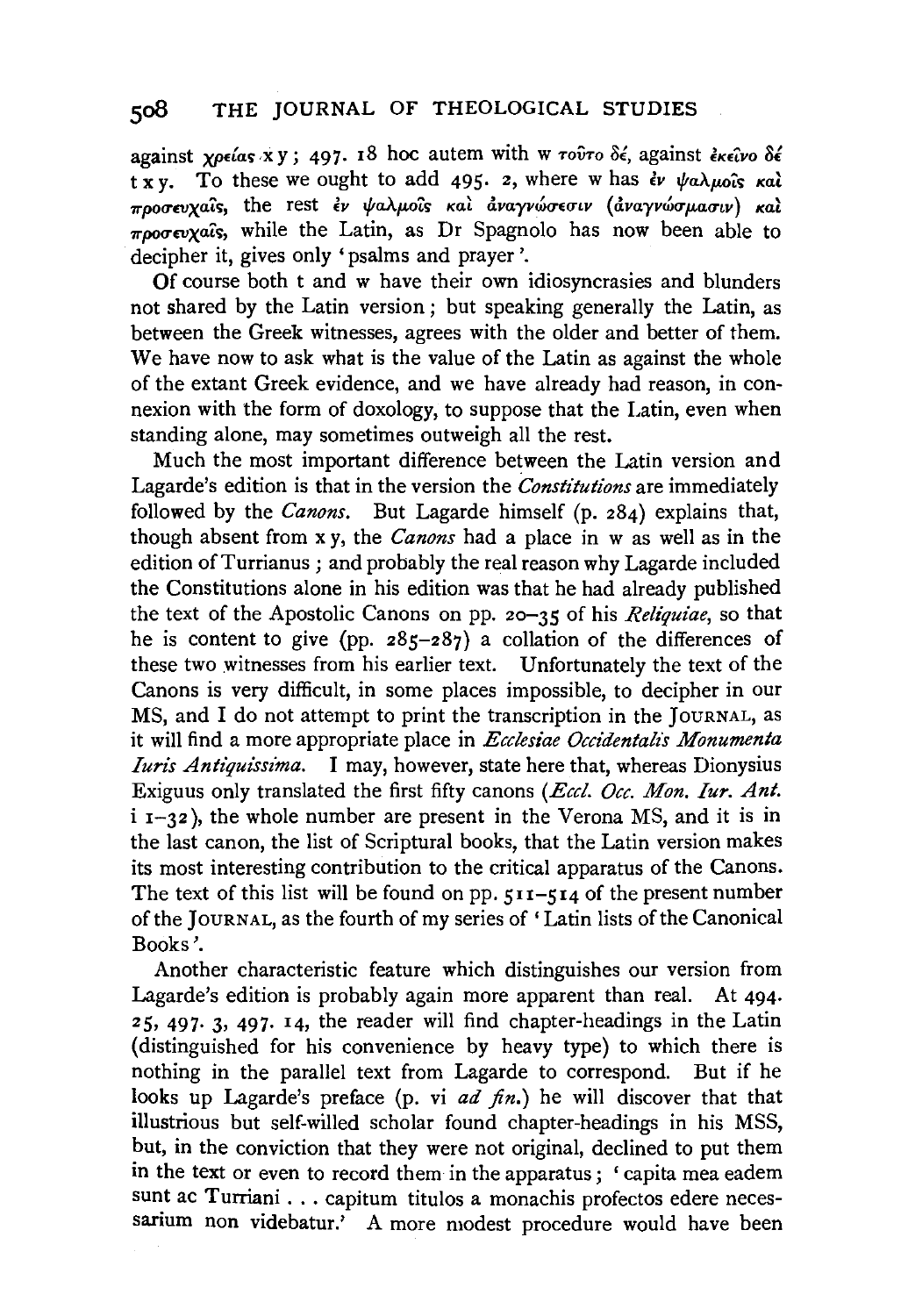### DOCUMENTS 509

triumphantly justified by the Latin; for the three chapter-headings it preserves coincide with the commencement of chapters 42 (42 43 44 are closely connected in subject matter, and form as it were only a single section), 45, and 46 in Lagarde, and I have little doubt that they are faithfully rendered from the Greek. I do not indeed see any *prima facie* reason why they should be attributed to 'monks' rather than to the compiler of the *Constitutions* himself.

These more general considerations may be fitly followed by a briefer notice of individual features (a) in the Greek readings underlying the text,  $(b)$  in the Latinity of the translation.

*a.* At p. 495 I. 6 I had ventured to restore 'tricesima' to the text; I could not make the indications of the MS reading square with quadragesima, and the 'ancient type' to which appeal is made, the mourning for Moses, lasted not forty but thirty days, hence I coniectured that the compiler wrote  $\tau_{\text{plakooT4}}$ , and that the Latin alone now bore witness to the original reading. On a second inspection of the MS Dr Spagnolo is able to make out nearly the whole of the word 'tricensima '. At p. 502 l. 24 the Latin has 'ego Clemens ego Iacob' for the Greek *έγ*ώ 'Ιάκωβος και *έγ*ώ Κλήμης: and we have to balance the respective probabilities that a Latin translator altered his model in order to do honour to Clement of Rome, and that Greek scribes altered their exemplars to do honour to James of Jerusalem. On the whole I think there is more to be said this time for the Greek texts. At p. 503 l. 2 the orders enumerated are in the Latin ' presbyters, deacons, and readers', in the Greek 'presbyters, deacons, subdeacons, and readers'. It would be interesting to suppose the Latin text right; but subdeacons are recognized elsewhere in the *Constitutions*, and probably the true explanation is either that it is a mere omission, by translator or scribe, through *homoeoteleuton* ( *St&Kovot Kat inrollt&Kovot,* diaconi et subdiaconi), or that the Latin translator was not acquainted in his own region with the order of subdeacons, and simply omitted the name and thing. At Rome and Carthage subdeacons, hypodiaconi, were a part of the *clerus*  as early as the middle of the third century; but none of the bishops who subscribed at the council of Arles in 314 brought any attendants other than, presbyters or deacons or exorcists or readers, and the canons of Sardica enumerate only the orders of bishop, presbyter, deacon, and reader. If our translator wrote about A. D. 400, and in north-eastern Italy, he may perhaps have been equally unfamiliar with the subdiaconate.

 $b$ . In the Latinity of the translation there is entire absence of any trace of influence of the Vulgate; but it is fair to add that there is hardly more evidence of Old Latin renderings. The translator must have worked at his task with the single preoccupation of representing